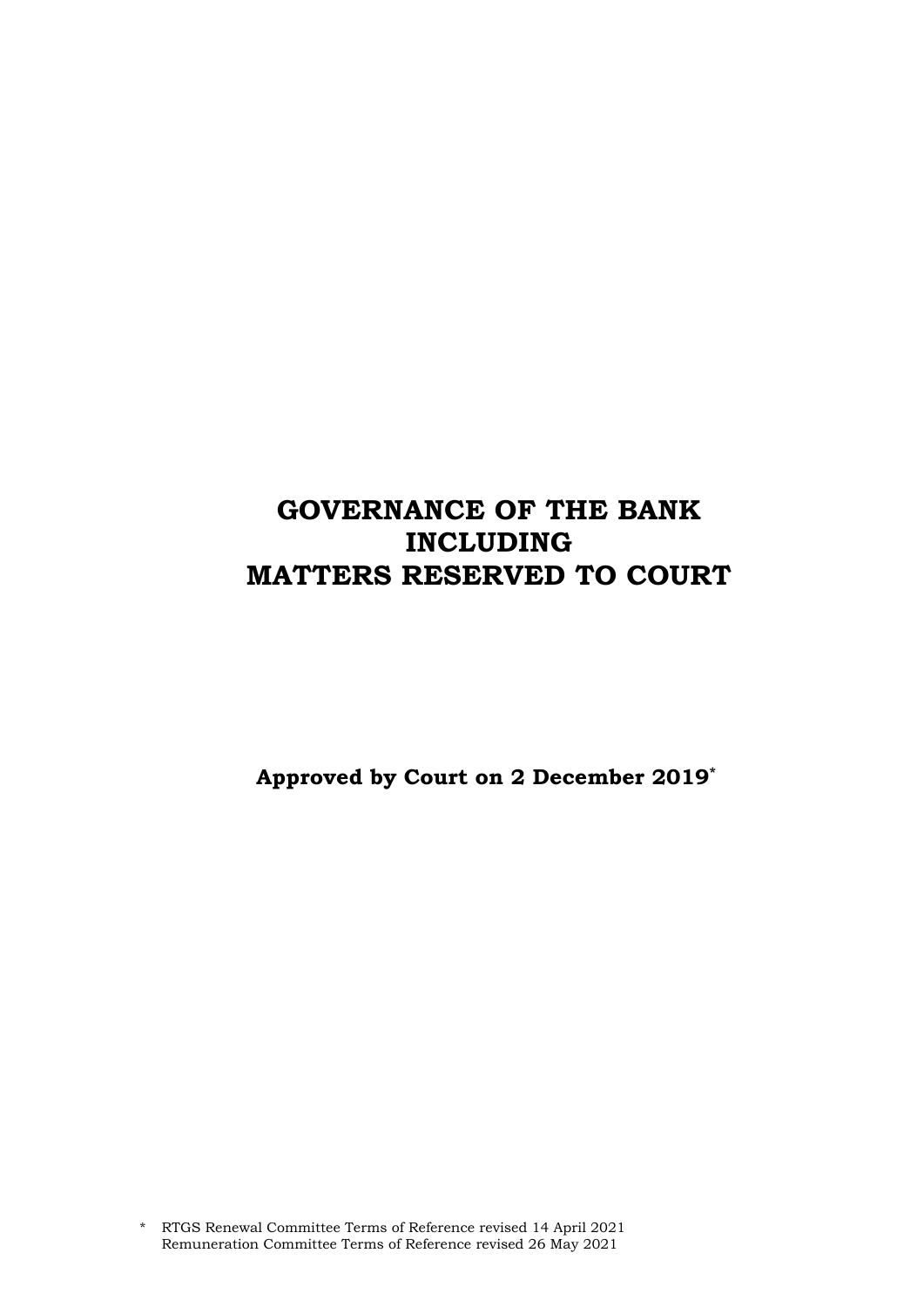#### **CONTENTS**

| Transactions outside the normal course of business 14       |  |
|-------------------------------------------------------------|--|
|                                                             |  |
| Memoranda of Understanding and Service Level Agreements  15 |  |
|                                                             |  |
|                                                             |  |
|                                                             |  |
| <b>Committees of Court Terms of Reference:</b>              |  |
|                                                             |  |
|                                                             |  |
|                                                             |  |
|                                                             |  |
|                                                             |  |
|                                                             |  |
|                                                             |  |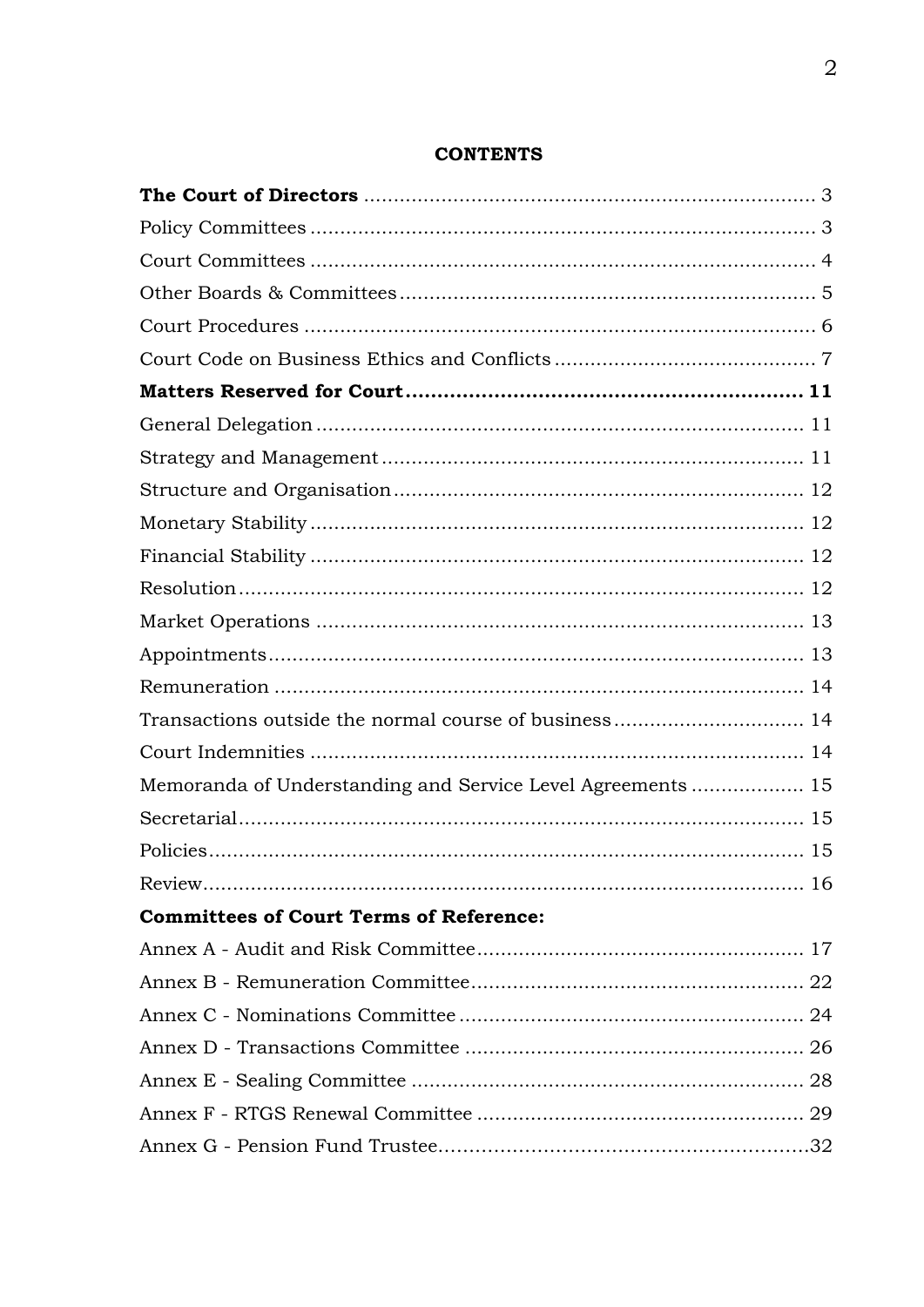### **GOVERNANCE OF THE BANK**

### **The Court of Directors**

The Court of Directors manages the affairs of the Bank as a corporation, while specific policy responsibilities are reserved to the policy committees (see below). Court's responsibilities are set out in the Bank of England Act 1998 (the 1998 Act)1. They include determining the Bank's objectives and strategy, and ensuring the effective discharge of the Bank's functions and the most efficient use of its resources. The Bank also has a statutory objective to "protect and enhance the stability of the financial system of the United Kingdom" and Court is responsible for the Bank's strategy in relation to that objective. Court also keeps under review the Bank's performance in relation to its objectives, the exercise of the Bank's statutory functions and the processes of the policy committees, whose meetings the members of Court are entitled to attend as observers. It is supported by an Independent Evaluation Office (IEO); it may commission external performance reviews (including, retrospectively, into policy decisions); and it has responsibility for monitoring the Bank's response to recommendations arising from such reviews.

The members of Court are appointed by the Crown. There are five executive members: the Governor, and the four Deputy Governors. The Deputy Governors have designated responsibilities respectively for Monetary Policy, Financial Stability, Markets and Banking and Prudential Regulation. A further Deputy Governor, acting as the Bank's Chief Operating Officer (COO), has been appointed by the Court and attends its meetings. The remaining members of Court are Non-executive directors. Up to nine Non-executive directors may be appointed, but normally there are seven. From among these the Chair and Deputy Chair of Court are appointed by the Chancellor of the Exchequer. Court itself appoints a Senior Independent Director and the Chairs of Court Committees.

Court delegates to the Governor the day-to-day management of the Bank, including the discharge of statutory functions, while reserving certain key decisions to itself. These "matters reserved to Court" are set out in this document.

#### **The Policy Committees**

1

**The Monetary Policy Committee** (**MPC**) consists of the Governor, the Deputy Governors for Monetary Policy, Financial Stability and Markets and Banking, the Bank's Chief Economist, and four external members appointed by the Chancellor. The MPC has responsibility within the Bank for formulating monetary policy. The 1998 Act requires the Bank to maintain

<sup>1</sup> References in this document to the 1998 Act include amendments introduced by subsequent legislation including the Bank of England and Financial Services Act 2016.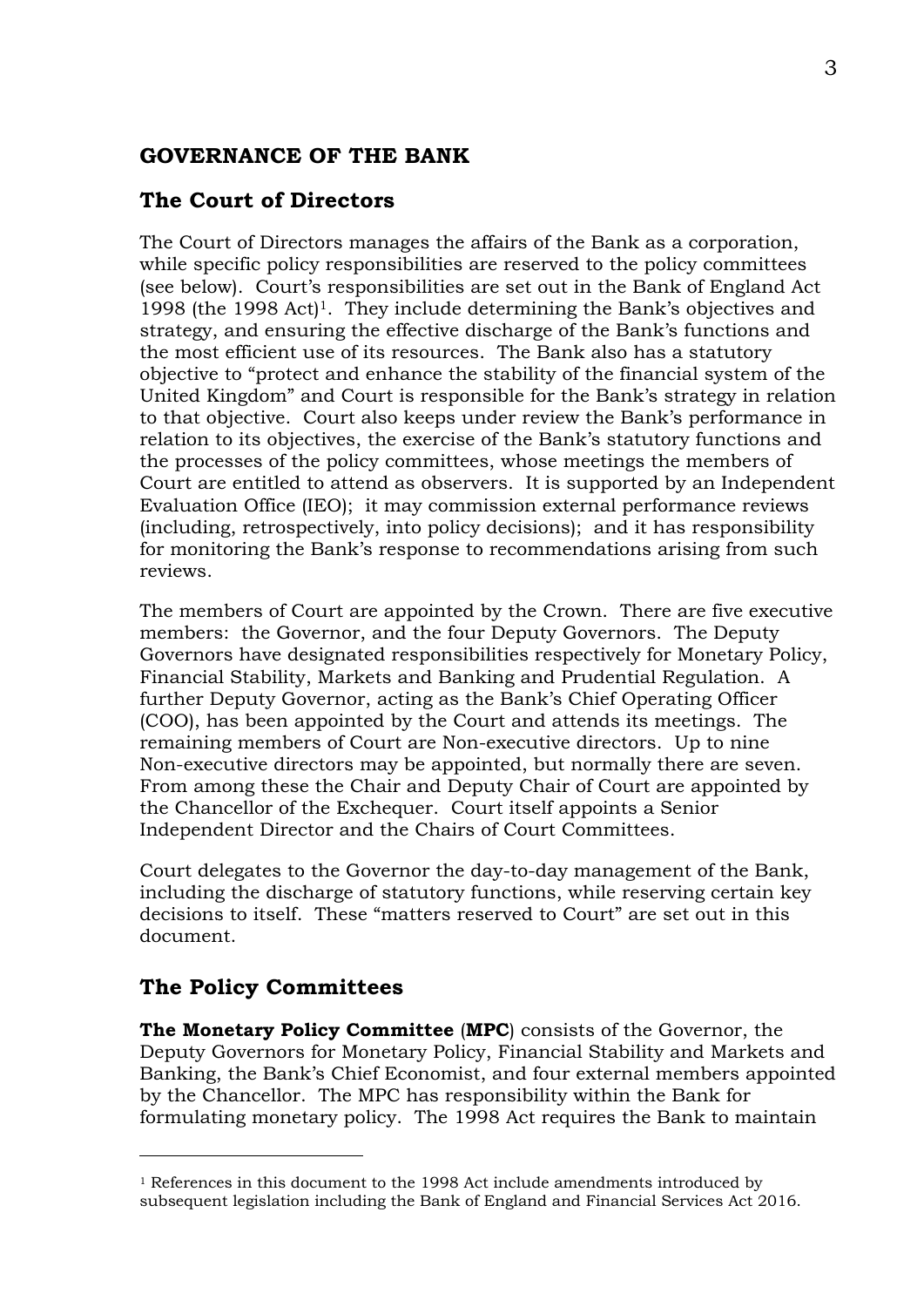price stability and, subject to that, to support the Government's economic policy, including its objectives for growth and employment. At least once a year the Government specifies the price stability target, and the MPC must meet at least eight times a year (and at least once in any 10-week period) to set interest rates and other monetary conditions so as to meet that target.

**The Financial Policy Committee (FPC)** consists of the Governor, the four Deputy Governors, the chief executive of the Financial Conduct Authority (FCA), the Bank's Executive Director responsible for Financial Stability, five external members appointed by the Chancellor, and a non-voting Treasury member. The FPC contributes to the achievement by the Bank of its Financial Stability Objective by identifying, monitoring and taking action to remove or reduce risks to the UK financial system: subject to that, like the MPC, it is required to support the Government's economic policy, including its objectives for growth and employment. The Committee may make recommendations and, in relation to macroprudential measures prescribed by secondary legislation, give directions to the Prudential Regulation Authority (PRA) and the Financial Conduct Authority (FCA).

#### **The Prudential Regulation Committee (PRC)**

The Bank's functions as PRA must be exercised through the PRC, which consists of the Governor, the Deputy Governors for Financial Stability and Markets and Banking, the CEO for Prudential Regulation, the Chief Executive of the FCA, a member appointed by the Governor with the approval of the Chancellor and at least six members appointed by the Chancellor (the "external members"). The PRA's general objective is to promote the safety and soundness of the banks, insurers and investment companies that it authorises. In relation to insurance it must contribute to protecting the interests of policyholders. And as a secondary objective it must act, so far as reasonably possible, to facilitate effective competition in the relevant markets. The PRA has a duty to maintain arrangements to supervise PRA-authorised firms.

### **Court Committees**

Court has formed sub-committees to help discharge its responsibilities, including:

**Audit and Risk Committee (ARCo)**, which assists Court in meeting its responsibilities for an effective system of risk management, internal control and financial reporting, amongst other duties. (See Annex A)

**Remuneration Committee (RemCo),** which determines or advises Court on pay and other remuneration of the Bank's most senior executives; Governors, Executive Directors and external members of the FPC, the MPC and the PRC. (See Annex B)

**Nominations Committee**, which advises Court on appointments to senior positions within the Bank and advises Court on recommendations to be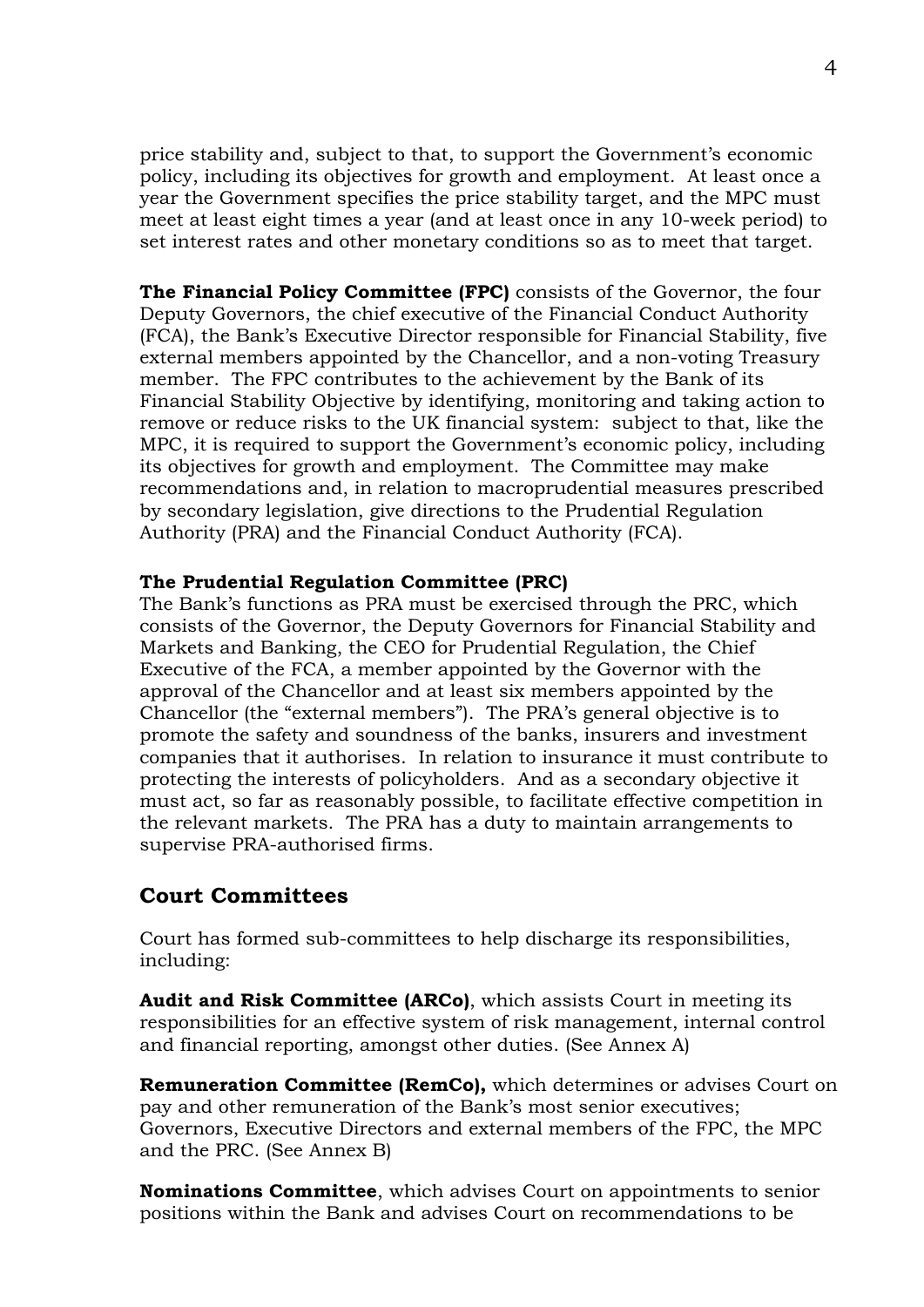made by Court to HM Treasury as to appointments and reappointments as members of Court. (See Annex C)

**Transactions Committee,** which may be consulted by the Governor about any loan, commitment or other transaction which is not in the ordinary course of the Bank's business, and where it is not practicable for the Governor to consult the full Court. (See Annex D)

**RTGS Renewal Committee,** which includes members of the RTGS Chaps Board (see below), oversees the RTGS renewal programme and authorises spending and procurement within the overall budget set by Court. (See Annex F)

A fuller explanation of the roles played by these and other Committees is set out in this document.

## **Other Boards and Committees**

**The FMI Board** is an executive committee constituted by the Governor to exercise the Bank's powers in relation to the three main types of financial market infrastructure (FMI) overseen by the Bank (recognised payment systems, central securities depositories and recognised clearing houses). It is chaired by the Deputy Governor for Financial Stability and includes as members the Deputy CEO of the PRA, the Executive Directors for FMI, International Bank Supervision and Prudential Policy, as well as external members appointed by the Bank

The Bank has formed an **Enforcement Decision Making Committee** to take decisions in contested enforcement cases within the statutory regimes that the Bank operates in relation to: (1) Prudential Regulation; (2) Financial Market Infrastructure (FMI); (3) Resolution and the Scottish and Northern Ireland banknote issuance regime. The EDMC is a committee of the Bank, but members are wholly independent of the Bank's current executive.

The Governor has constituted a **SONIA Oversight Committee** as a committee of the Bank. Its role is to review and provide challenge on all aspects of the SONIA (Sterling Overnight Index Average) benchmark determination process, and provide scrutiny of the administration of SONIA. In doing so, it is a key tool in the management of the Bank's conflicts of interest as SONIA administrator. The Committee is chaired by the Bank's Chief Operating Officer, and has external as well as internal members.

The Bank operates the United Kingdom's Real-Time Gross Settlement (RTGS) infrastructure for the settlement of electronic sterling transfers and the CHAPs high value payment system. The **RTGS/CHAPS** Board provides strategic leadership for the RTGS infrastructure and CHAPS payment system, including the RTGS renewal programme. The Board reports to the Governor and Court.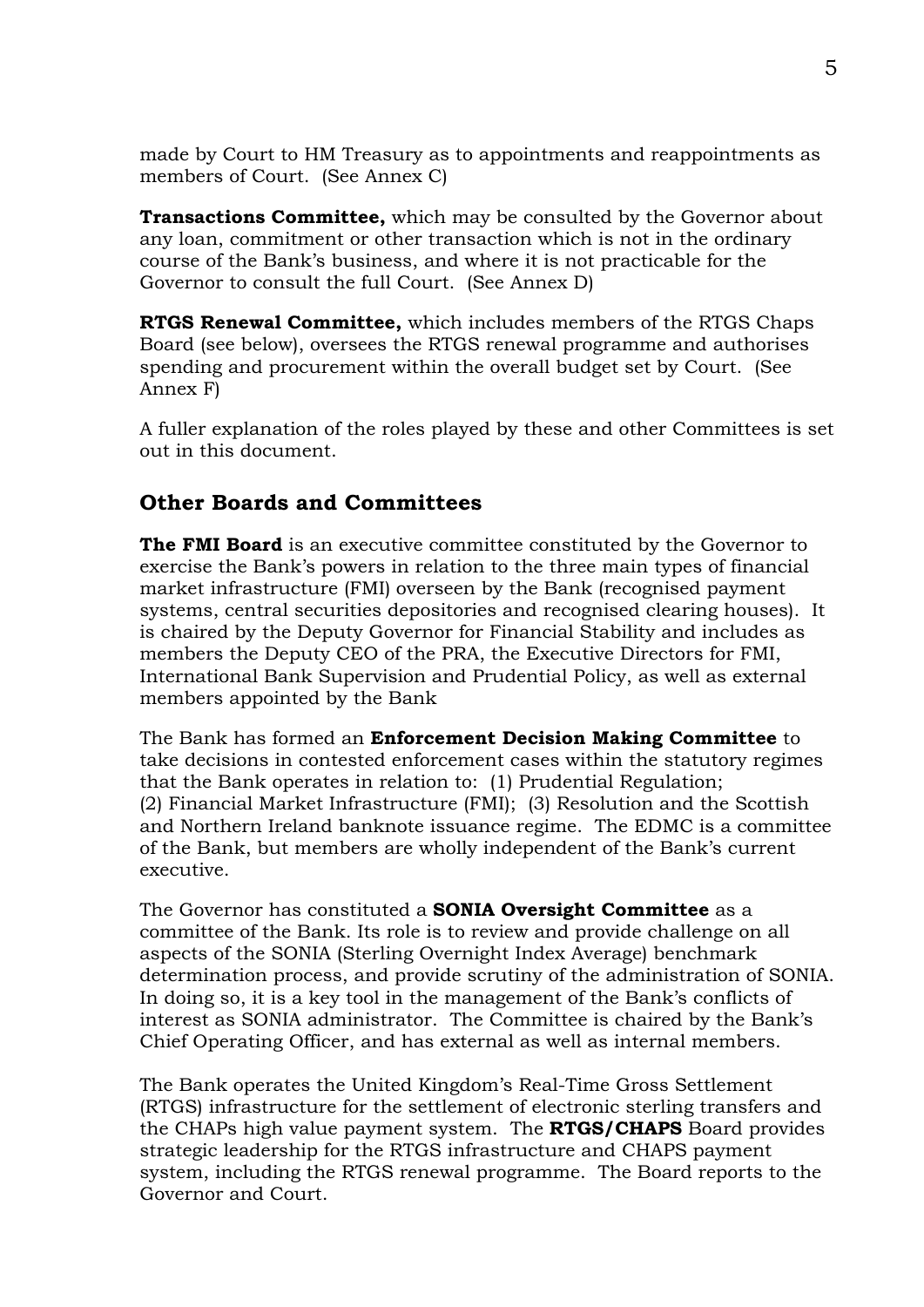The **Resolution Committee** provides advice on the discharge of the Bank's responsibilities for resolution (page 12): decision-making authority rests with the Deputy Governor for Financial Stability unless explicitly reserved to the Governor.

#### *Indemnities*

Members of the FMI Board, the RTGS/CHAPS Board, the Enforcement Decision Making Committee and the SONIA Oversight Committee are indemnified by the Bank against all costs, charges, losses, expenses and liabilities incurred in carrying out or purporting to carry out any of their functions, or otherwise in connection with or in relation to such functions, provided that they have acted honestly and in good faith and have not acted recklessly. The governance arrangements for indemnities are set out in section 11 of 'Matters Reserved to Court'.

#### *Pension Fund*

The Bank of England Staff Pension Fund was established by a Trust Deed dated 22 February 1934 and is now governed by a corporate Trustee, BE Pension Fund Trustees Ltd. Directors of the Trustee company are appointed by the Bank, and the Chair of Trustees by Court. Terms of Reference of the Trustee Board are in Annex G.

#### **Court Procedures**

#### *Chair of Court*

The Chancellor of the Exchequer appoints the Chair of Court and one or more Non-executive Directors as Deputy Chairs.

In the absence of any member so appointed, Court may elect a Non-executive Director to chair its meetings.

#### *Quorum*

Court has determined that its quorum is five members, provided that at least three Non-executive Directors are present.

#### *Removal from office*

The 1998 Act provides that a member of Court must resign on becoming a Minister of the Crown, or a civil servant, and a Non-executive Director must resign on becoming an officer or employee of the Bank. (A person who serves on the FPC is not regarded as an officer or employee of the Bank for this purpose.) Court may, with the consent of the Chancellor, remove a person from office as a director if s/he has been absent from meetings of Court for more than 3 months without consent, becomes bankrupt, or is "unable or unfit to discharge [his/her] functions as a member" of Court.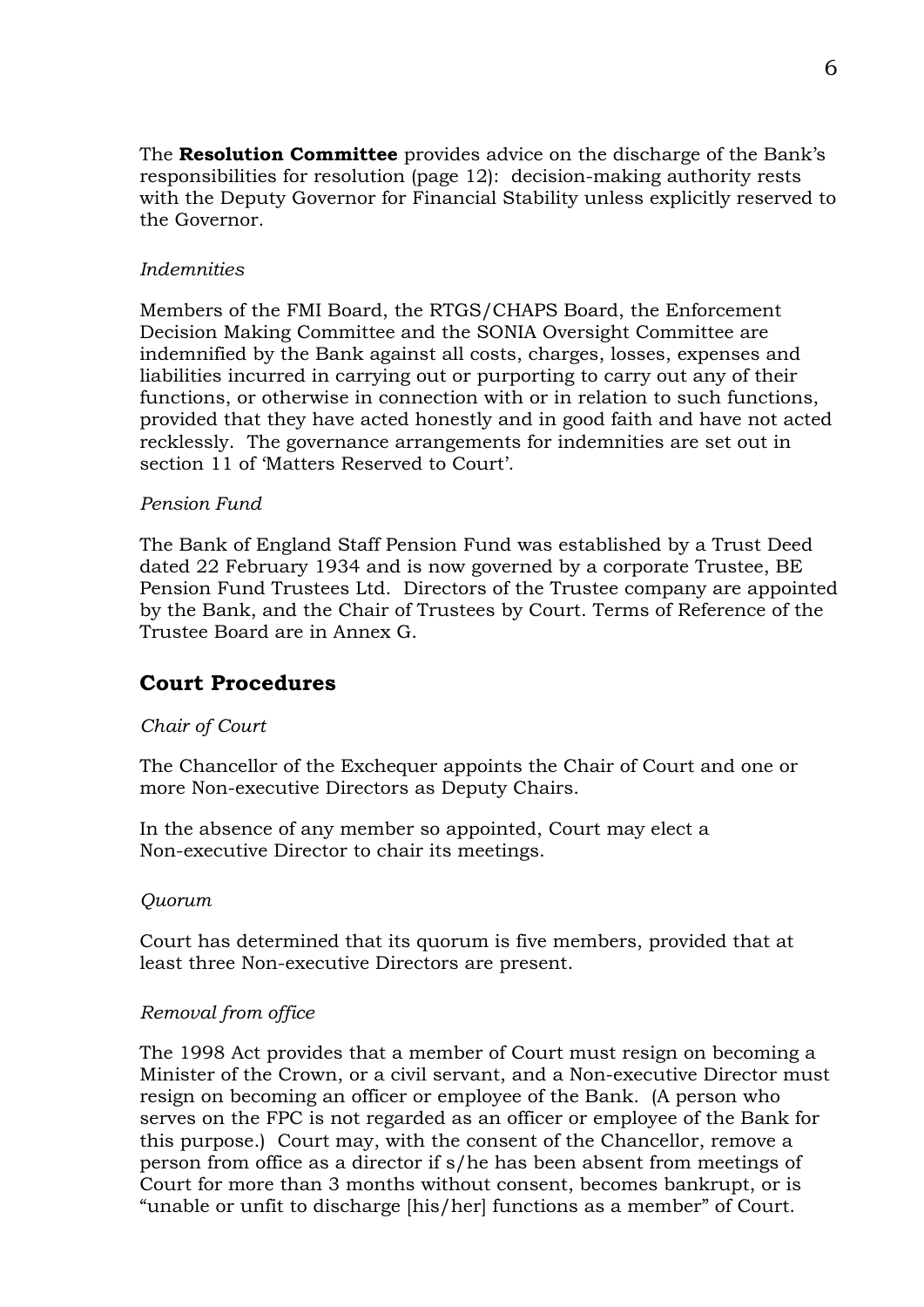#### *Indemnities for Members of Court*

Members of Court have been indemnified by the Bank against personal civil liability arising out of the carrying out or purported carrying out of their functions, provided they have acted honestly and in good faith and have not acted recklessly. These indemnities were first granted in 2000 by way of two resolutions, one passed by Court (for the Governors) and the other by the Governors' Committee on Non-executive Directors' Remuneration (for the Non-executive Directors), and approved by HM Treasury in accordance with the practice of the Government in relation to board members of Non-Departmental Public Bodies.

#### **Court Code on Business Ethics and Conflicts**

Members of Court are appointed by the Crown. Governors are required to give exclusive services to the Bank, while Non-executive Directors have other roles outside. As members of Court all have privileged access to the papers and meetings of the Bank's policy committees as well as to the proceedings of Court it is essential that they conduct themselves appropriately and have no material conflicts that might call into question their suitability for the roles they occupy. The Bank is not a UK listed company, but the Court expects to follow to the extent practicable the Corporate Governance Code, as well as the principles set out by the Committee on Standards in Public Life.

#### *Impartiality*

On taking up the appointment, and in accordance with a long-standing provision of the Bank's Charter, Directors are required to make a declaration that they will be:

"indifferent and equal to all manner of persons…will give my best advice and assistance for the support and good Government of the said Corporation; and in the execution of the said office I will faithfully and honestly demean myself according to the best of my skill and understanding".

#### *Confidentiality*

Directors additionally sign an undertaking to:

"keep secret during my service with the Bank of England, and after the termination thereof, all matters with which I may become acquainted relating to the affairs and concerns of the Bank, of Her Majesty's Government, of other customers, or of other persons with which the Bank has dealings or may be concerned; ..I will not seek to profit myself, my family or any other person financially or otherwise by making use, either directly or indirectly, of information acquired by me in the course of my duties".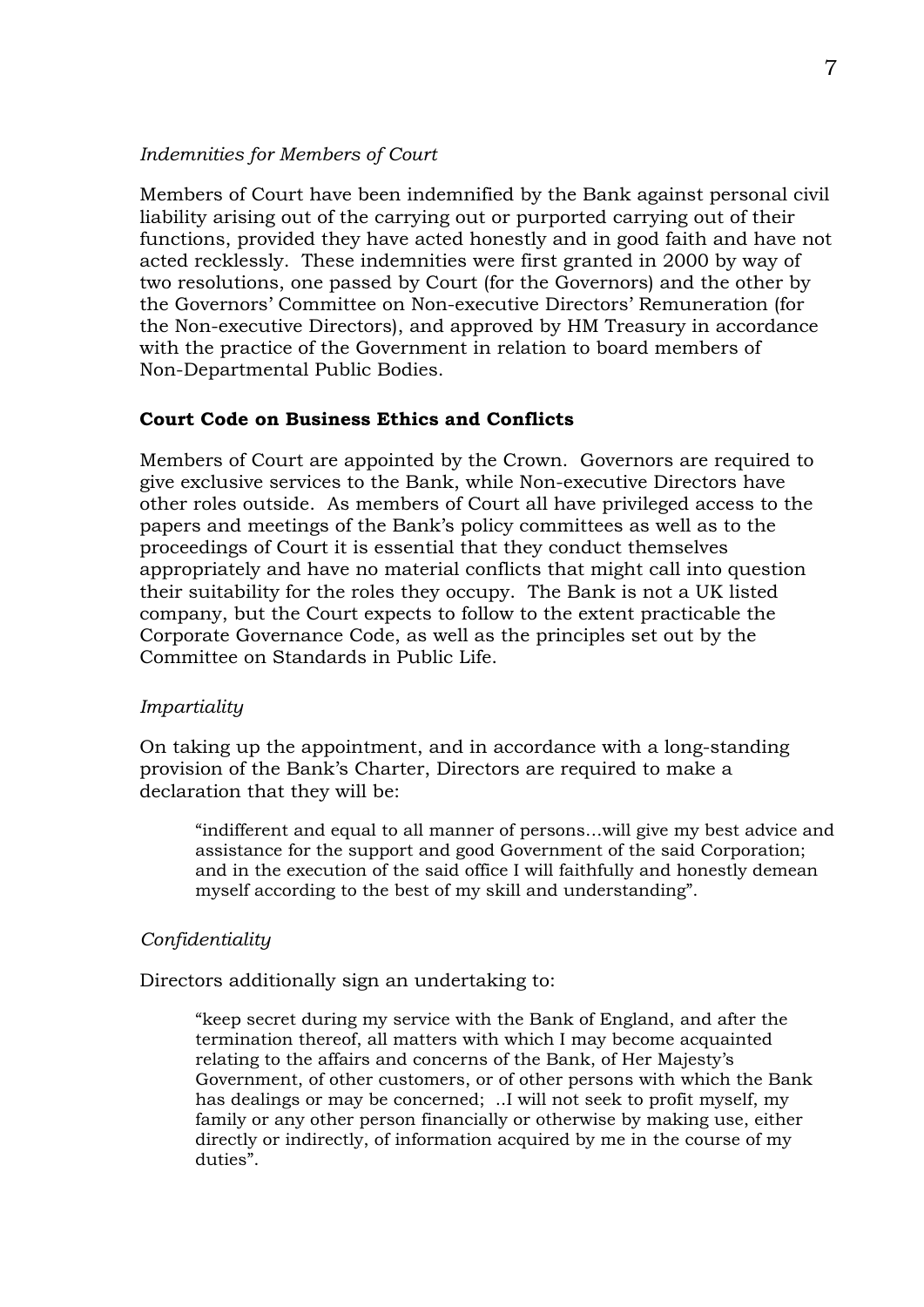#### *Statutory Disqualifications*

A person is disqualified for appointment if a Minister of the Crown, a member of the Bank's staff, or if serving in a government department in respect of which remuneration is payable from funds voted by Parliament.

#### *Senior Managers Regime*

The Governors, the Chair of Court, the Senior Independent Director, the Chair of ARCo, the Chair of Remco and the Secretary of the Bank (the Secretary) have specific responsibilities under the Bank's Senior Managers Regime2.

#### *Financial Dealings*

Both Governors and Non-executive Directors are subject to the Bank's rules on personal financial transactions. This entails making an annual disclosure of all assets, and obtaining the Bank's consent before undertaking any transaction.

#### *Gifts and Entertainment*

A Director should advise the Secretary of any gifts or entertainment received from a firm that the Bank regulates or with which it has regular dealings.

#### *External Appointments*

<u>.</u>

Appointment to the Court presupposes that an individual has no financial or other interests that could substantially restrict his/her ability to discharge the functions required of a member of the Court. These include financial interests significant enough to conflict with the member's duty to the Bank, and conflicts of duty arising from employment or other relationships that could prevent the individual concerned from being wholly independent, disinterested and impartial.

A Director should not accept or retain any directorship, trusteeship, advisory post or other interest, whether or not remunerated, that is in conflict with membership of the Court.

A Director of the Bank should not be associated with a PRA- or other Bankregulated firm as director, employee or adviser.

A Director should not be involved in the management of investments in capital or money markets or their derivatives, or in the provision of market infrastructure through regulated firms.

<sup>2</sup> http://www.bankofengland.co.uk/-/media/boe/files/about/human-resources/smr.pdf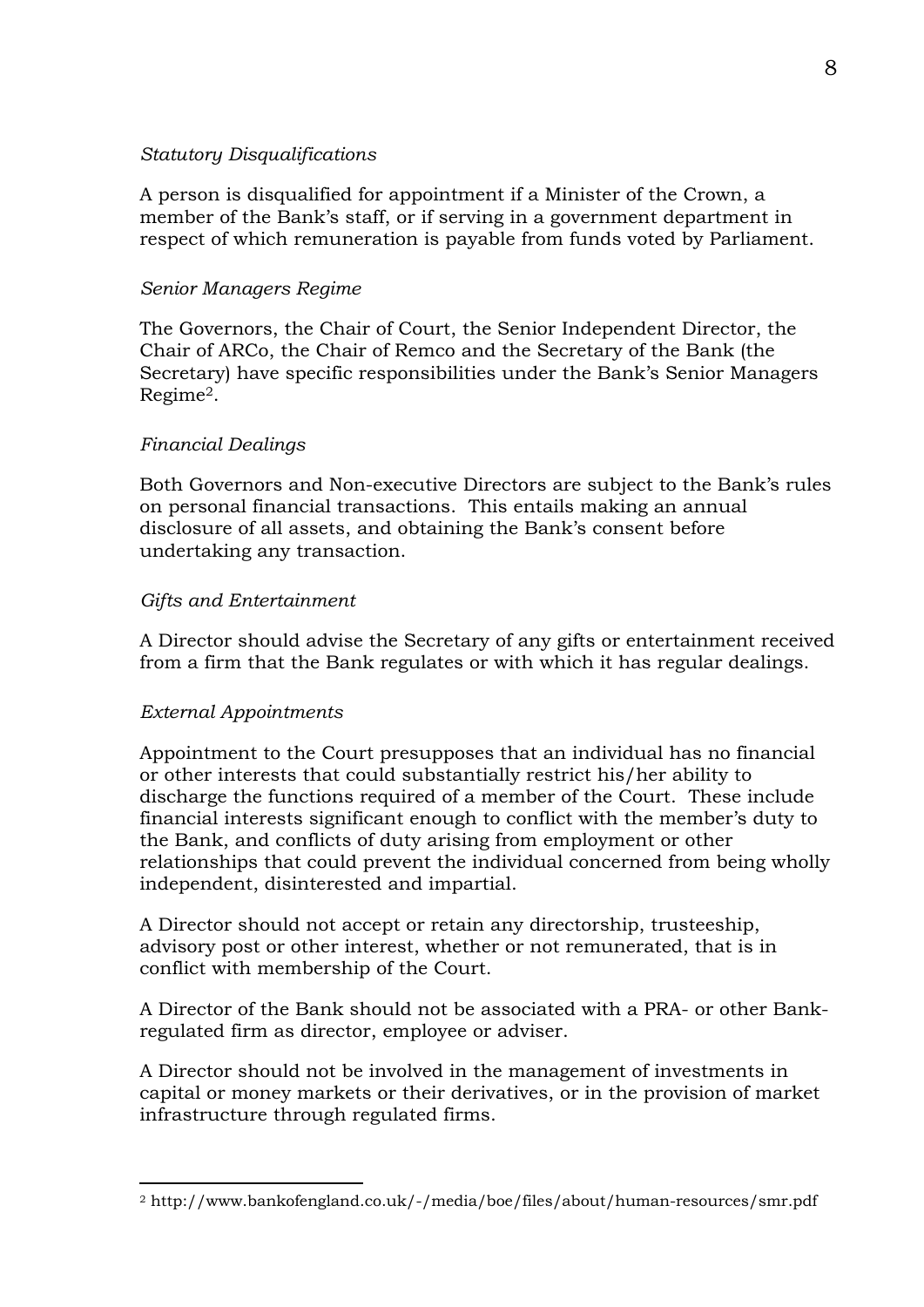A Director should have no involvement with the management of funds, any part of whose business is investing in PRA-regulated institutions or trading in such investments.

To the extent that conflicts arising from external appointments do exist, a Director will be unable to participate fully in the work of Court. In particular, specific conflicts may preclude a Director from observing meetings of the MPC, FPC or PRC, or receiving papers prepared for such meetings.

#### *Relationships*

A Director should advise the Secretary of any close family member associated with a firm that the Bank regulates or with which it has regular dealings.

#### *Procedure in meetings*

The Bank of England Act<sup>3</sup> provides as follows:

"If a member of Court has any direct or indirect interest in any dealing or business with the Bank they shall disclose the interest to Court at the time of the dealing or business being negotiated or transacted, and they shall have no vote in relation to the dealing or business, unless Court has resolved that the interest does not give rise to a conflict of interest".

"A member of Court shall have no vote in relation to any question arising which touches or concerns them but shall withdraw and be absent during the debate on any matter in which they are concerned."

A reference to Court in this section is taken to include any of the Committees of Court.

#### *Annual List, and new Appointments*

On appointment, and subsequently at the end of May each year, Non-executive Directors must provide to the Secretary details of all their relevant Directorships and appointments, and must consult the Chair of Court and notify the Secretary at least fourteen days before committing to become a member of the Board of any company or to undertake any duty or assume any post or engagement which may affect their position as a Member of Court. This enables the Chair to consult with the Governor on any questions they may have and, if necessary, the Nominations Committee.

<u>.</u>

<sup>3 1998</sup> Act Schedule 1 paras 13(4)&(5)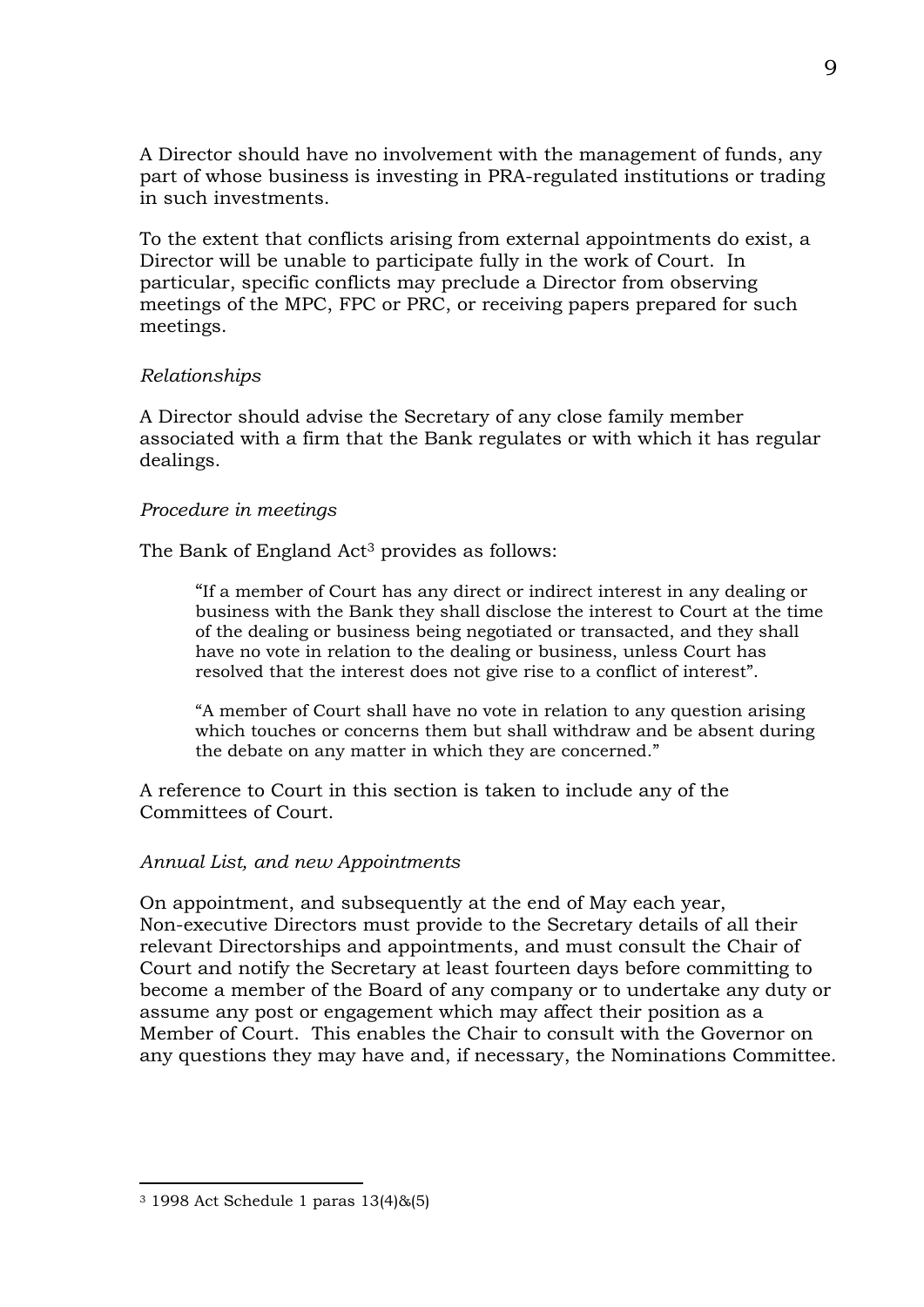### **Effectiveness of Court**

The Chair of Court will undertake periodic reviews of Court's effectiveness, and with the approval of Court may commission external advice.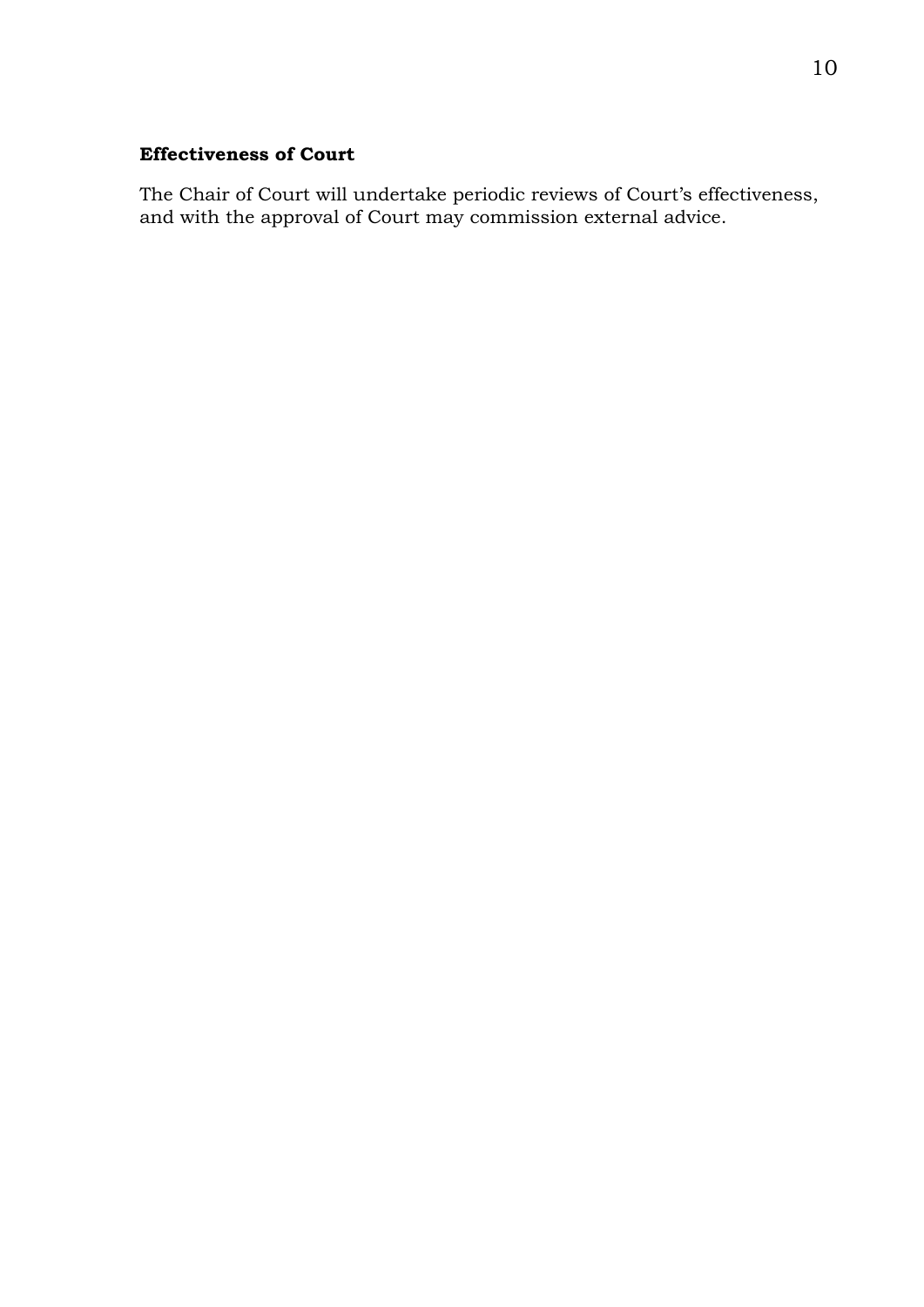## **Matters Reserved for Court**

### **1 General Delegation**

Subject to such matters:

- as are conferred by statute on sub-committees of Court;
- as may now or hereafter be reserved by a resolution of Court to itself: and
- as Court may now or hereafter decide by resolution to delegate to a sub-committee of Court,

the affairs of the Bank shall be managed by the Governor.

The "affairs of the Bank" here include the discharge of any statutory functions given to the Bank other than the formulation of monetary policy, which is outside the remit of Court, the functions of the FPC, and the Bank's functions as Prudential Regulation Authority, which must be exercised by the PRC4.

### **2 Strategy and Management**

The following matters are reserved to Court (with advice from Court committees where appropriate):-

- approval of the Bank's objectives (including its objectives for financial management) and strategy;
- approval of the Bank's financial framework<sup>5</sup> as updated from time to time;
- approval of the Bank's annual operating and capital expenditure budgets and any material changes to them;
- within the budget framework, approval of any individual capital project with a budget in excess of £10mn, and any subsequent change to that budget;
- approval of the Bank's risk tolerance statement and of its frameworks for monitoring and managing risk.

<sup>1</sup> 4 1998 Act: S2(1) and S2A(2)

<sup>5</sup> The financial framework describes how the Bank's sources of income and capital support the Bank's activities, and forms the basis for the statutory cash ratio deposits.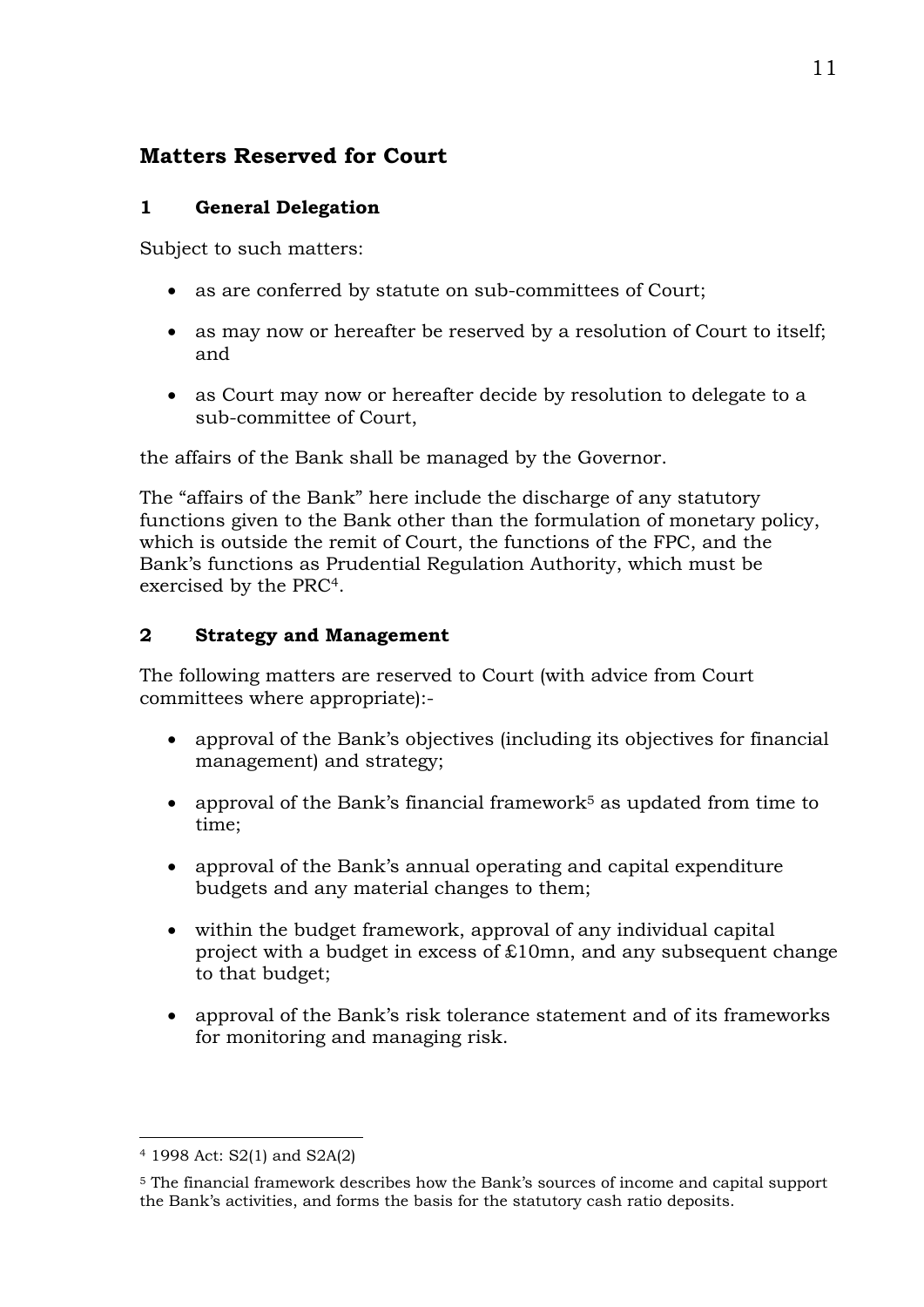### **3 Structure and Organisation**

The following decisions are reserved to Court:

- significant changes in the Bank's operations and organisation, including the opening and closing of Agencies, and the contracting out of significant business functions;
- statements of responsibilities within the Bank of designated persons under the Senior Managers Regime
- approval of the Bank's high-level succession plan including any recommendations in relation to Crown appointments;
- the formation or disposal of a subsidiary company or its business or assets and the appointment of directors of any such company, except where the matter falls within the terms of reference of the Transactions Committee (see Annex D);
- setting or changing any Codes of Conduct for Bank staff and members of the Policy Committees. (See section 14 below.)

## **4 Monetary Stability**

The 1998 Act created the MPC. The Bank's monetary stability objective is set by the Chancellor and communicated to the Bank under the provisions of the 1998 Act.

### **5 Financial Stability**

Under the 1998 Act the Bank has as an objective to protect and enhance the stability of the financial system of the United Kingdom. Court, consulting HM Treasury, is required, at least every 3 years, to review and if necessary revise the Bank's strategy in relation to the Financial Stability Objective. This function may be delegated, and Court has delegated it to the FPC.

#### **6 Resolution**

The Bank is the United Kingdom's Resolution Authority.Resolution is the process by which the authorities can intervene to manage the failure of banks, building societies, central counterparties and certain investment firms. Decision-making authority rests with the Deputy Governor for Financial Stability (DGFS) unless explicitly reserved to the Governor; and DGFS has formed a Committee to advise. Any commitment of the Bank's resources to support a resolution requires the approval of Court.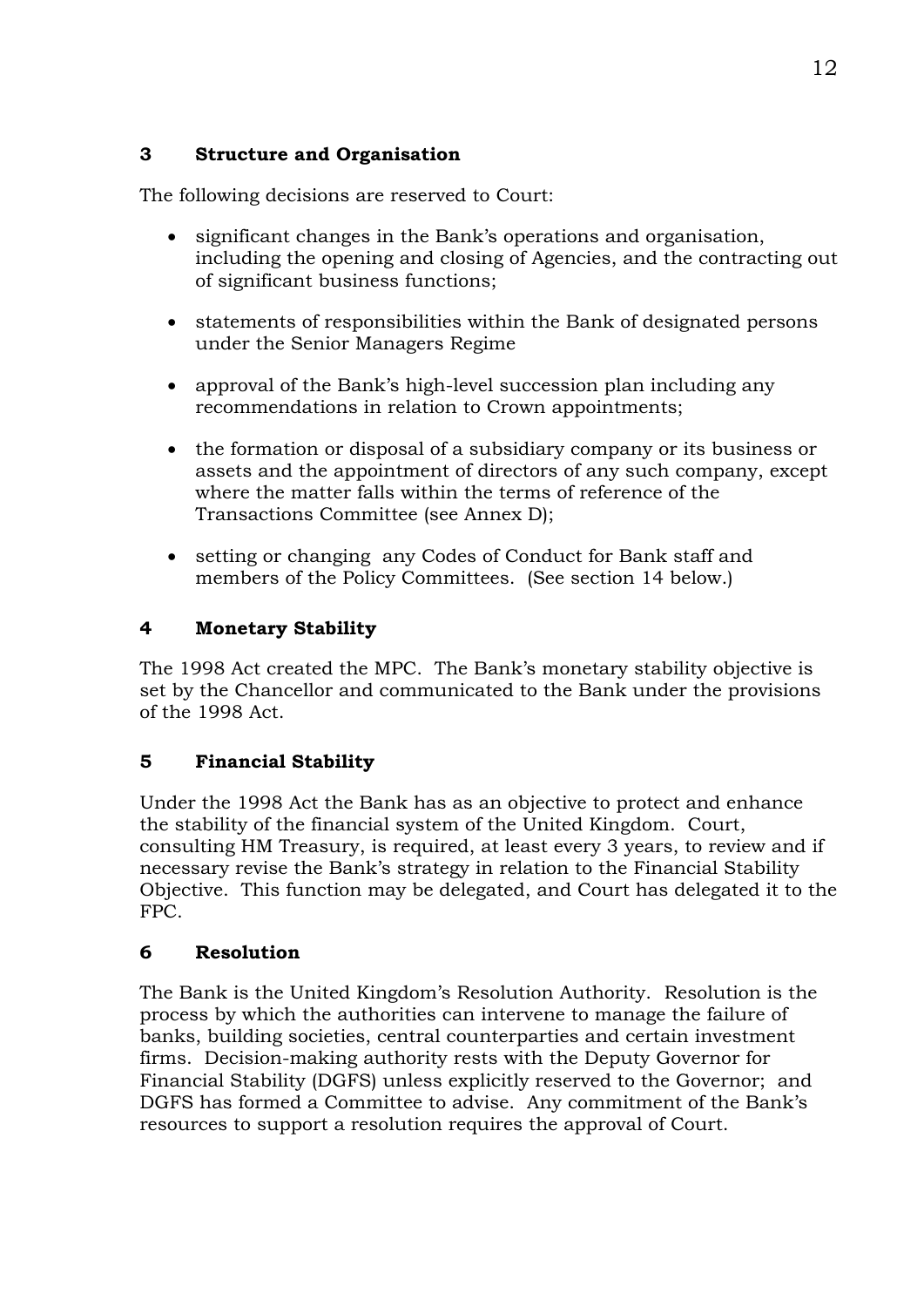### **7 Market Operations**

Court approves the objectives of the Sterling Monetary Framework (SMF) and also any change to the frameworks for monetary policy or liquidity insurance that result in a material increase in the risk exposure of the Bank. Court receives and approves for publication an annual report on the operation of the SMF.

### **8 Appointments**

1

The Governors are appointed by the Crown and external FPC, MPC and PRC members are appointed by the Chancellor.

The appointment of Non-executive Directors is a matter for the Crown. The designation of the Chair of Court and one or more deputies is a matter for the Chancellor.

The following matters are reserved to Court:

- appointment of the COO, Executive Directors, the Secretary and the Internal Auditor;
- appointment of any Deputy Chief Executive of the PRA;
- the removal from office of a member of Court or an external member of a policy committee in the circumstances specified in the 1998 Act6 (which requires the consent of the Chancellor);
- the appointment of the Chair of the Trustees of the Houblon-Norman Fund;
- the appointment of the Chair of the corporate trustee of the Staff Pension Fund;
- appointments to Court Committees, and approval of their terms of reference.

Appointment of Advisers to the Governor, and of staff at the rank of Director, are reported to Court by the Governor.

Any Directorship or other significant external engagement accepted by the COO or an Executive Director requires the prior approval of Court.

<sup>6 1998</sup> Act: Schedule 1, para 8; Schedule 2A, para 9; Schedule 3, para 9; and Schedule 6A, para 9.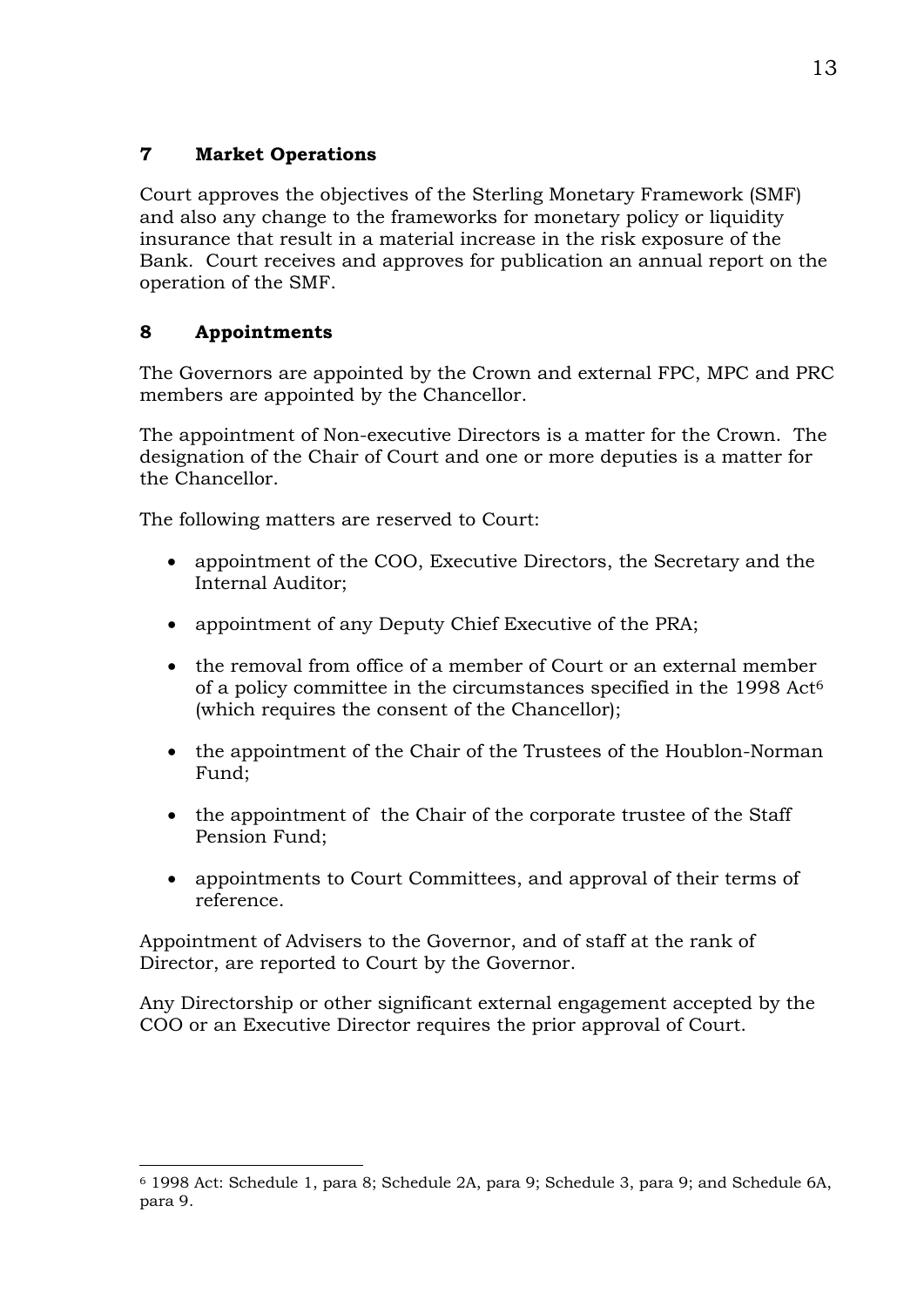### **9 Remuneration**

Remuneration Committee (RemCo) determines the remuneration of the Governors7, the COO and the Executive Directors, and advises Court on the remuneration of external members of the FPC, the MPC and the PRC.

Terms of Reference of RemCo are at Annex B.

The remuneration of the Non-executive Directors is subject to the approval of Court, having first obtained the approval of the Chancellor of the Exchequer<sup>8</sup>.

Additionally, the following matters are subject to Court's approval:

- significant changes in the management structure of the Bank, the adoption of salary schemes for staff, and significant changes to personnel policy;
- significant changes in the Bank's pension and other staff benefits;
- the agreement to contributions to the Bank's Pension Fund.

## **10 Transactions outside the normal course of business**

Subject to the exception below, Court is responsible for approving any loan, commitment or other transaction which is not in the ordinary course of the Bank's business.

The exception is where the Governor determines that it is not practical (for example, for reasons of short notice) to seek approval from Court in relation to the transaction in question. In such circumstances the Governor will consult the Transactions Committee and report any decision made to Court at its next meeting. Terms of Reference of the Transactions Committee are at Annex D.

## **11 Court Indemnities**

Court confirms that the terms of the indemnities granted by resolutions of Court in favour of current and former Governors, Non-executive Directors, members of the MPC, FPC, PRC, FMI Board, RTGS/CHAPS Board, Enforcement Decision Making Committee and Sonia Oversight Board are met in the individual circumstances of each case.

Court approves any material terms or limitations which the Bank may seek to agree, where relevant, relating to such an indemnity.

<sup>1</sup> 7 1998 Act: Schedule 1, para 14(A1)

<sup>8 1998</sup> Act: Schedule 1, para 15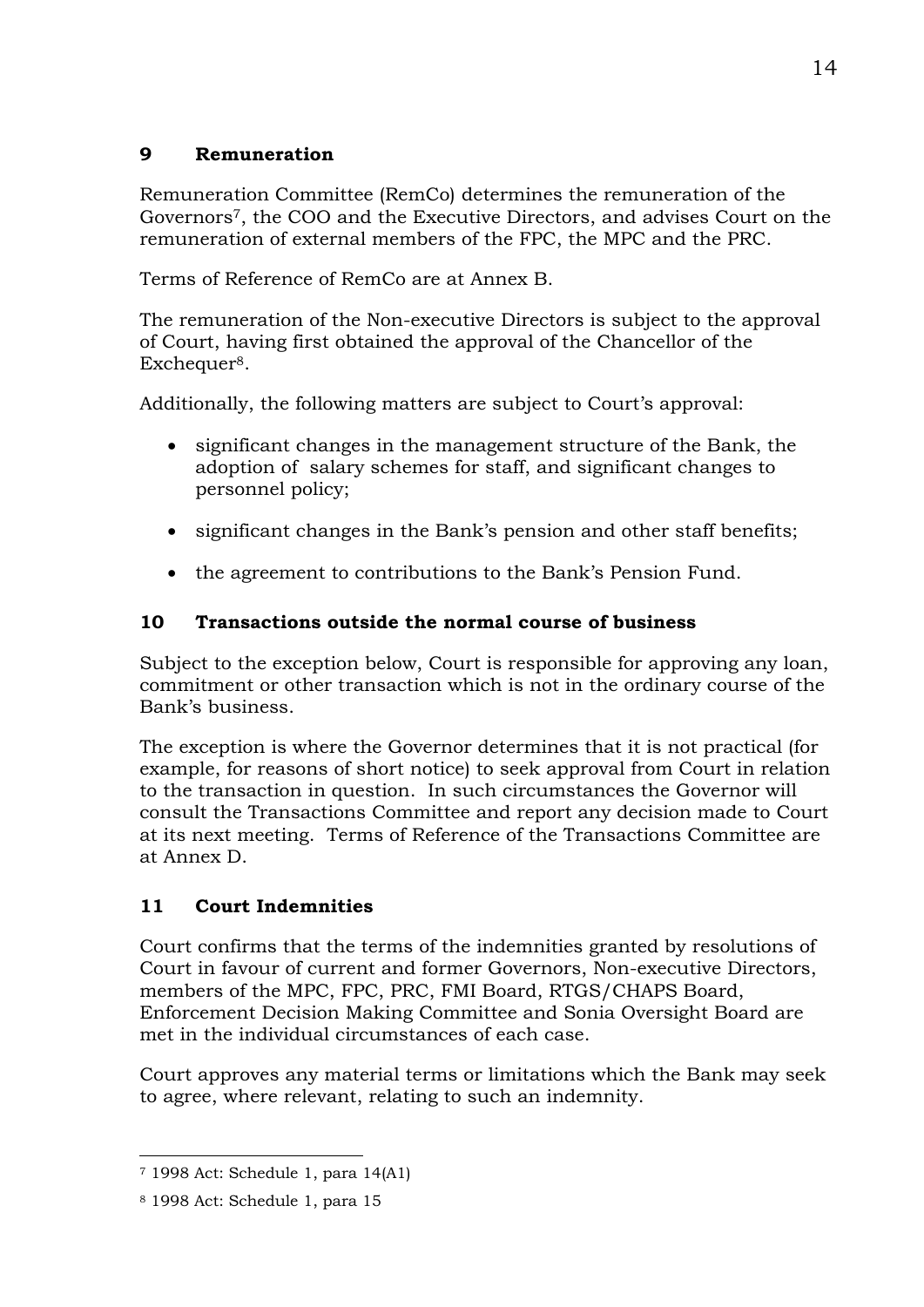Court approves the subsequent payment or reimbursement of monies to any person under such an indemnity.

## **12 Memoranda of Understanding and Service Level Agreements**

The Bank enters into a number of operational agreements with public and private sector bodies. Routinely, these are reported to ARCo. Memoranda of Understanding (**MOUs**) or Service Level Agreements (**SLAs**) require approval by Court before signature where:

- They involve the Bank in significant potential risk or expenditure; or
- They represent a major element or change in the Bank's relations with Government or constitutional position.

Additionally Court should be informed of MOUs or SLAs that define a key operational relationship of the Bank.

## **13 Secretarial**

## *The Seal*

The Bank's Seal may be applied only in accordance with the 1998 Act<sup>9</sup> and subject to the approval of Court. The power to authorise the sealing of documents has been delegated to the Sealing Committee.

Terms of Reference of the Sealing Committee are at Annex E.

## **14 Policies**

The following policies and rules are reviewed periodically and are subject to the approval of Court:

- Health and Safety Policy;
- Internal Codes rules or orders relating to business practice, conduct and the management of conflicts of interest;
- Financial Dealing Rules for staff and Committee members;
- Diversity and Equality;
- Corporate Social Responsibility; and
- Bank Staff Indemnities

<sup>&</sup>lt;u>.</u> 9 1998 Act: Section 5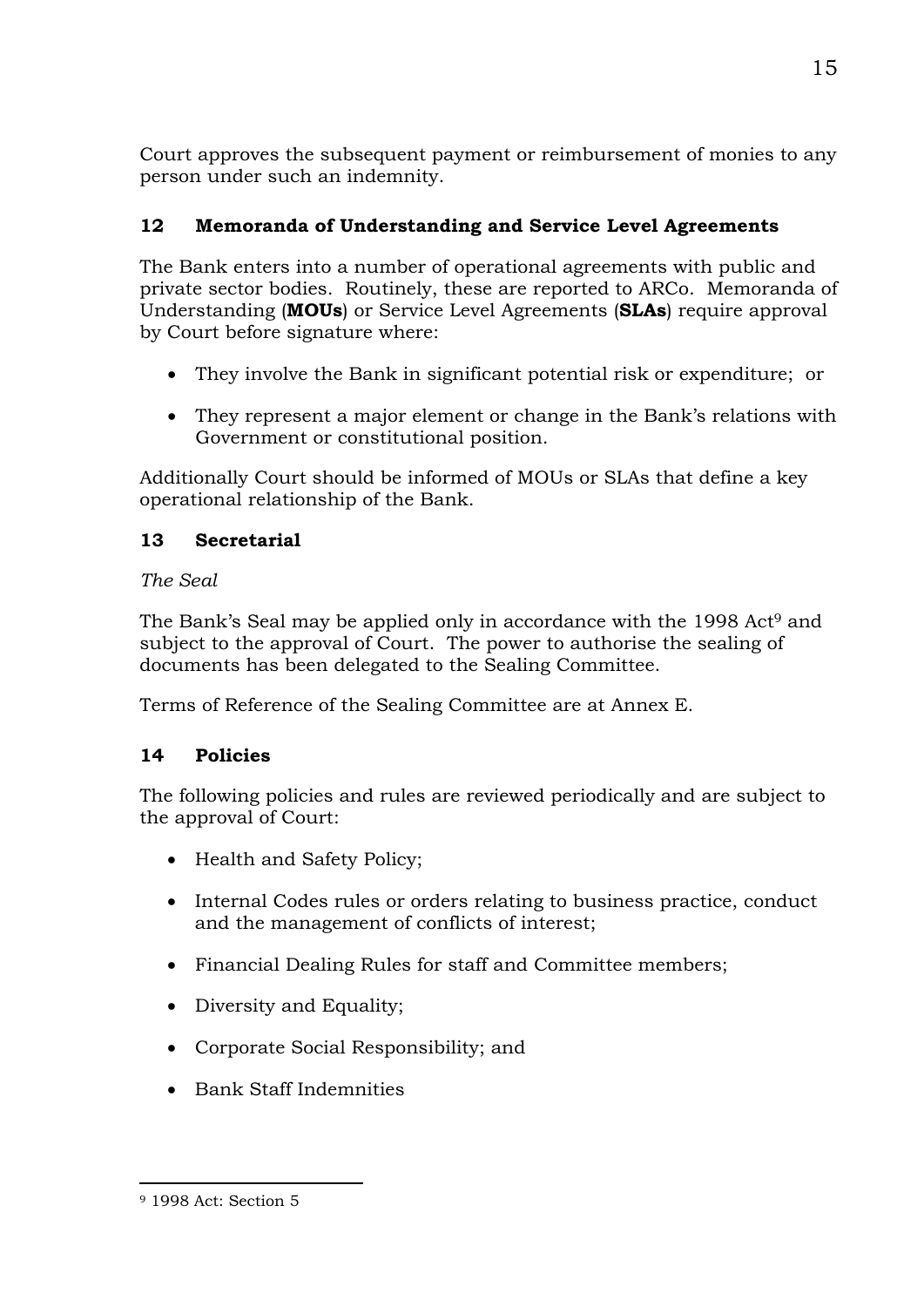#### **15 Review**

This document is reviewed annually by Court and is circulated to senior management and the Internal Auditor.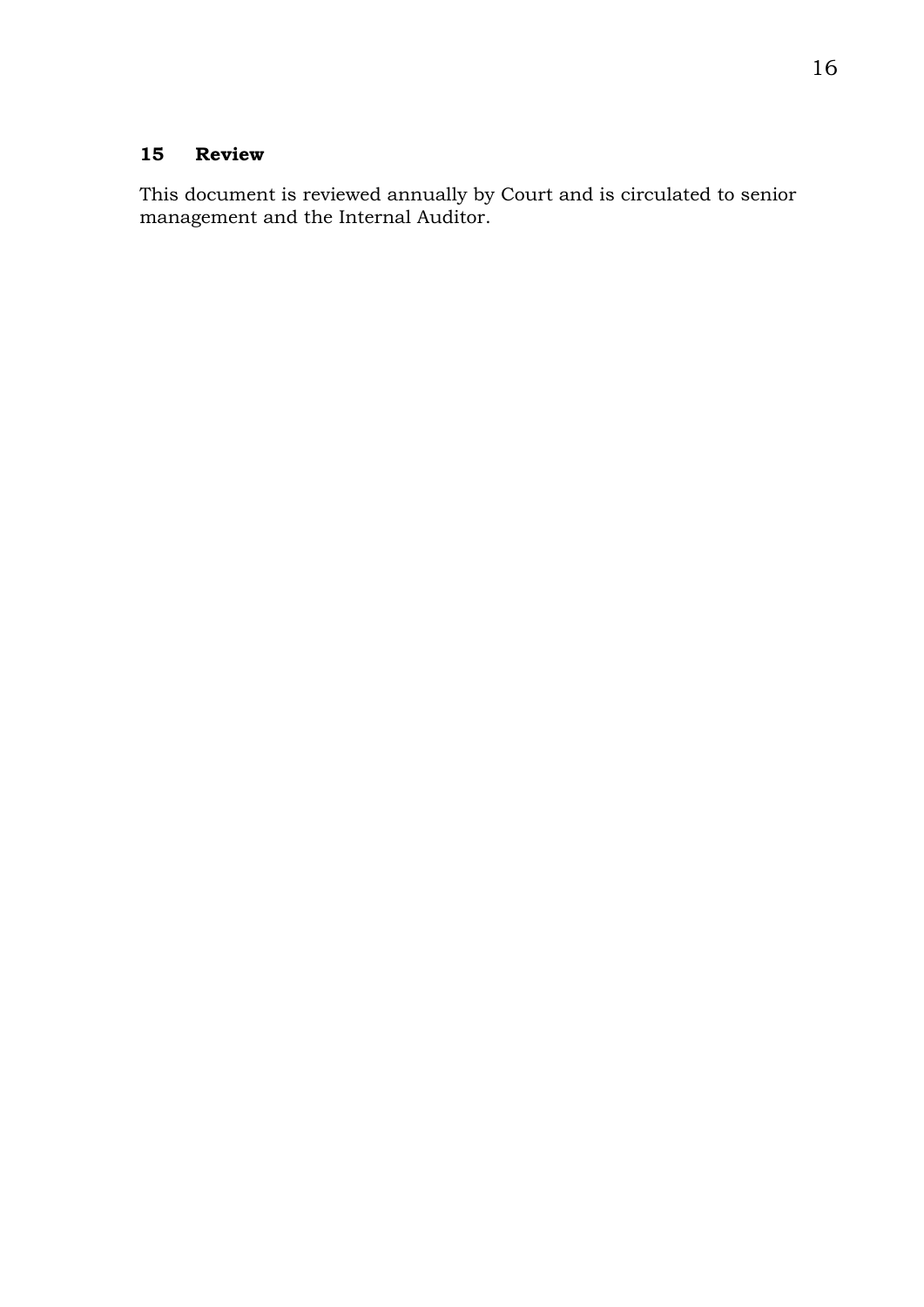#### **ANNEX A**

#### **AUDIT AND RISK COMMITTEE**

Court resolved on 11 December 2020 to delegate powers and responsibilities to the Audit and Risk Committee (ARCO) and to specify other terms of reference in the terms set out below in substitution for all former powers, responsibilities and terms of reference of the Committee. Court sees ARCO's functions as having two separate areas of focus (risk matters and audit matters) with two separate meetings which are handled sequentially.

### **1 Constitution**

A sub-committee of Court (to be known as the "Audit and Risk Committee") is created and constituted for the purposes set out below.

### **2 Membership**

The Committee shall comprise not less than three Non-Executive Directors of Court. Court shall satisfy itself that at least one member of the Audit and Risk Committee has recent and relevant financial experience. Court shall appoint one of the members as Chair. If he/she is not present at any meeting, the members present shall elect one of their number to chair the meeting.

The Secretary of the Bank or a Deputy Secretary shall be the Secretary of the Committee.

#### **3 Quorum**

A quorum shall normally be three members.

#### **4 Meetings**

Meetings shall be held at least five times a year. The Chair of Court shall normally be invited to attend all meetings. The Deputy Governors and the COO should attend meetings as required by the Chair of the Committee. The Finance Director, the Executive Director, Risk and the Internal Auditor shall attend the meetings as required by the Chair of the Committee. The Committee may invite other persons to attend as and when required.

One meeting each year will be arranged to tie in with the publication of the Annual Financial Report, allowing a reasonable period prior to a Court Meeting where accounts or financial statements are to be approved.

At least once a year the Committee shall also meet separately with the external auditors the Internal Auditor, the Executive Director for Risk, and the Chief Financial Officer without any executive management present.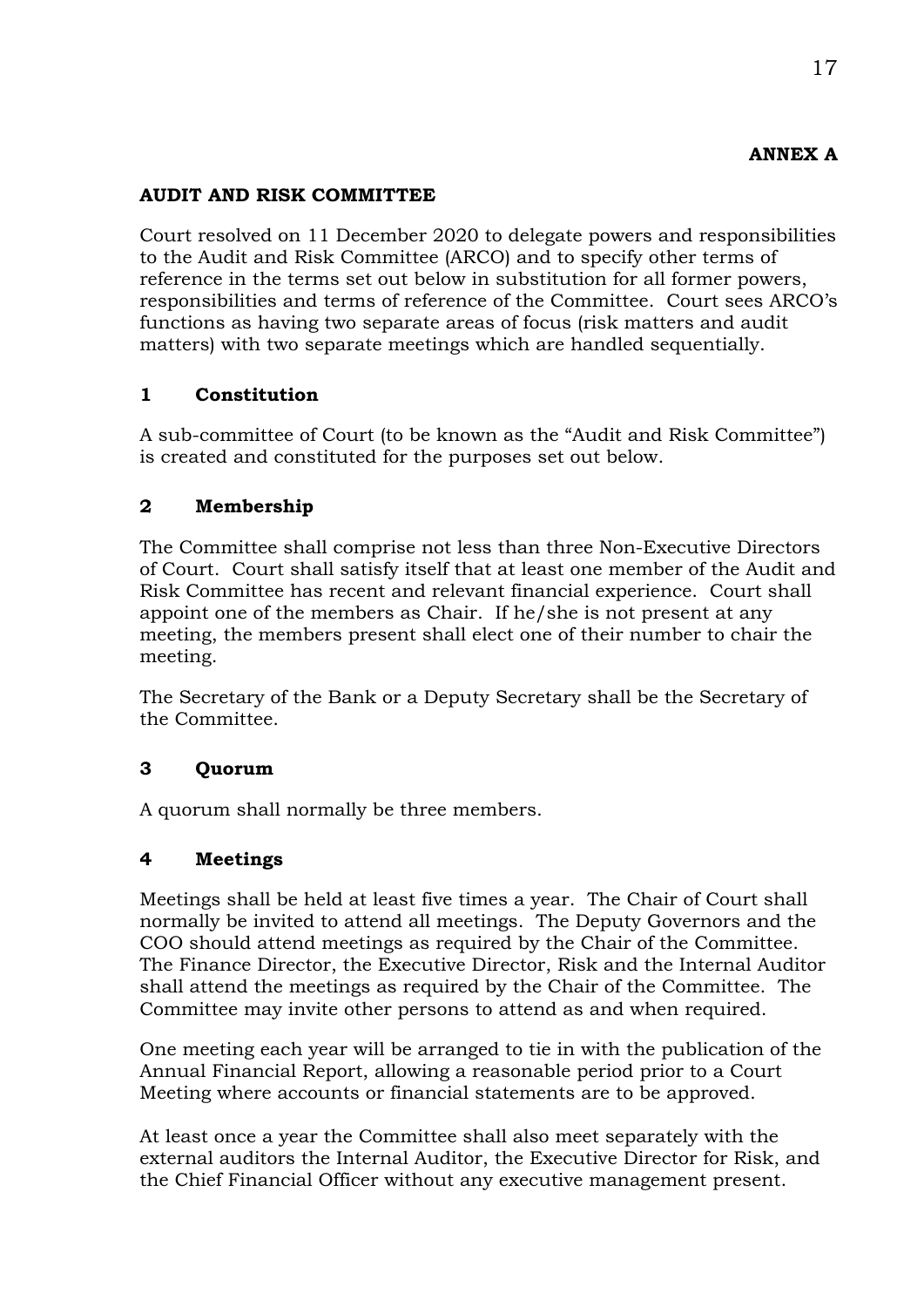Once a year the Committee shall meet the Governor for a bilateral discussion and separately, if required by the Chair of the Committee, the Deputy Governors.

The External Auditors and representatives of the National Audit Office (NAO) may attend those parts of the meeting that relate to audit matters, as set out in paragraph 6 below.

Any member of the Committee, or the Internal or External Auditors, may request a meeting if they consider it necessary.

#### **5 Risk matters**

1

The responsibilities of the Committee shall be to consider, and to report its conclusions and recommendations to Court as appropriate10.

#### *In relation to the risk management framework, risk management and internal control processes:*

- (a) To review and report on the effectiveness of the Bank's risk management framework, risk management policies and internal control systems, and to receive associated executive management attestations prior to their submission to Court;
- (b) To review regular assessments of the Bank's risk profile, covering emerging and principal risks, and to assess whether the Bank's risk profile is consistent with ensuring the delivery of its objectives;
- (c) To evaluate the actions being taken by management to manage or mitigate risks or bring them within tolerance;
- (d) To review reports from the external and internal auditors in order to assess that necessary standards of risk management are being applied and that appropriate action is being taken in relation to significant incidents.

#### *In connection with fraud detection and reporting by staff of irregularities:*

To review the Bank's arrangements for detecting and deterring fraud; and to review and approve the Bank's arrangements for its employees to raise concerns, in confidence, about possible fraud, breach of Bank rules and Codes, malpractice or misconduct in financial reporting or other matters ("speaking up") and to ensure that these arrangements allow proportionate and independent investigation and appropriate follow up action.

<sup>&</sup>lt;sup>10</sup> The Prudential Regulation Committee is responsible for monitoring any risks to meeting the PRA's statutory objectives. Operational risks will be shared with the Bank and will be incorporated within the Bank's risk reporting.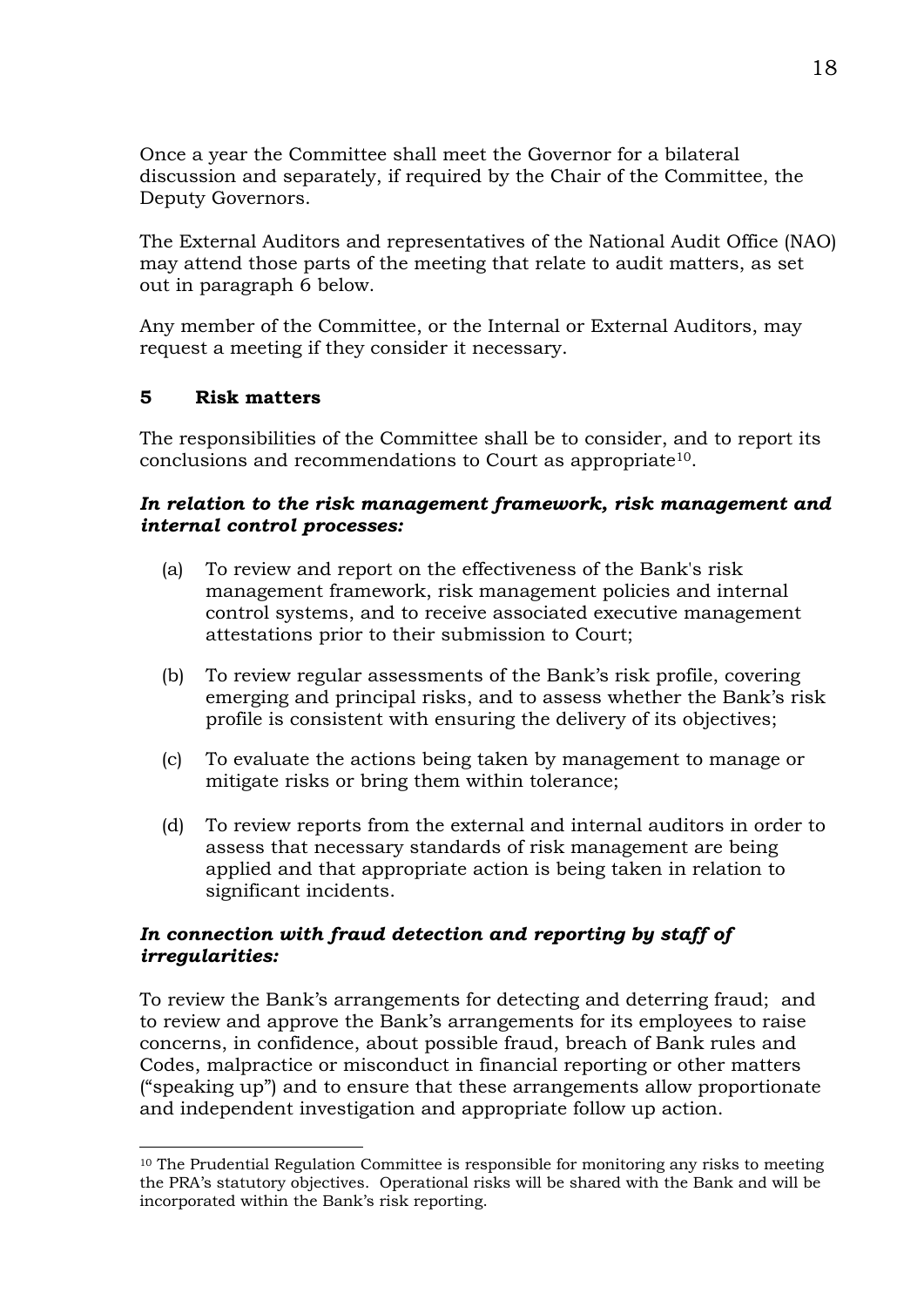#### *Other responsibilities*

The Committee shall scrutinise a summary of the annual expenses of the members of Court.

### **6 Audit matters**

The responsibilities of the Committee shall be to consider, and to report its conclusions and recommendations to Court as appropriate.

#### *In relation to the Annual Financial Report:*

To monitor the integrity of the financial statements by:

- (a) reviewing the accounting policies and practices adopted in the preparation of the annual financial statements, including any proposed exercise of the power contained in s7(4) of the Bank of England Act 1998 to disregard relevant Companies Act requirements, and to satisfy itself that, where applicable, the appropriate policy has been adopted;
- (b) reviewing the annual financial statements before submission to Court, with particular attention to: the major judgmental areas and estimates; findings of the external auditors, including significant adjustments resulting from the audit; the adequacy of the disclosures made; and whether the annual report and accounts, taken as a whole, is fair, balanced, and understandable.

#### *In relation to the external auditor:*

- (a) To oversee the selection process for the external auditors; to consider and approve their letter of appointment;
- (b) To consider and make recommendations to Court on the appointment, reappointment, removal, terms of engagement and audit fee of the external auditor;
- (c) To keep under review the relationship with the external auditors, ensuring that key partners are rotated at appropriate intervals and taking into account relevant UK professional and regulatory requirements and ethical guidance; the external auditor's independence and objectivity; and the effectiveness of the external audit process;
- (d) To resolve any disagreements between management and the external auditors regarding financial reporting;
- (e) To discuss with the external auditor, before the audit commences, the nature and scope of the audit and confirm that the scope reflects the terms of the engagement letter;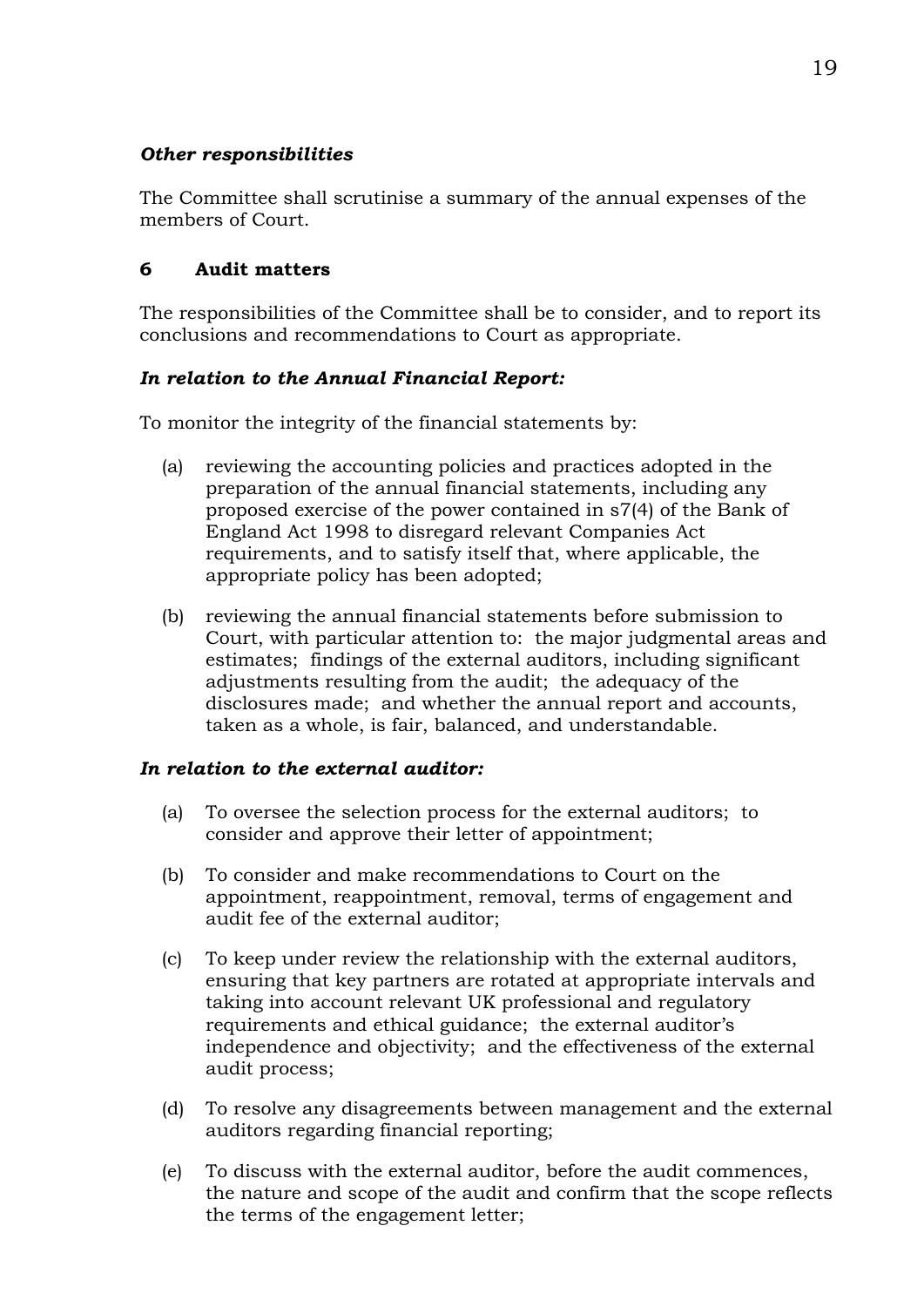- (g) To review the findings of the audit with the external auditor, in the absence of management where necessary.
- (h) To review the external auditor's management letter and any other findings together with management's response;
- (i) To pre-approve any non-audit services to be delivered by the external auditor (subject to any delegation to the Chief Financial Officer) and the related remuneration; to assess the extent to which non-audit services are provided by the external auditor to the Bank and the associated fees and to judge whether there is an appropriate balance;
- (j) To consider any appointments which the external audit partner may be invited to take up to ensure that there is no conflict with the Bank; to approve the appointment of any member of staff to the Bank who was previously employed by the external auditor and directly or indirectly involved in the Bank audit;
- (k) To investigate the issues and to recommend to Court appropriate actions in the event that the external auditor resigns;

#### *In relation to the internal auditor:*

- (a) To consider and approve the remit and resources of the internal audit function and disclose in the Annual Report whether the Audit & Risk Committee is satisfied that the internal audit function has appropriate resources;
- (b) To ensure that the internal audit function has adequate standing and sufficient access to information to perform its function effectively and in accordance with the relevant standards;
- (c) To ensure that the Head of Internal Audit has direct access to the Committee;
- (d) To review and approve the annual internal audit plan and any material change or delay in the plan;
- (e) To consider any major findings arising from internal audit's work and to review and monitor management's responsiveness to the internal auditor's findings and recommendations;
- (f) To monitor and review the effectiveness of the internal audit function;
- (g) To approve the appointment or dismissal of the Head of Internal Audit;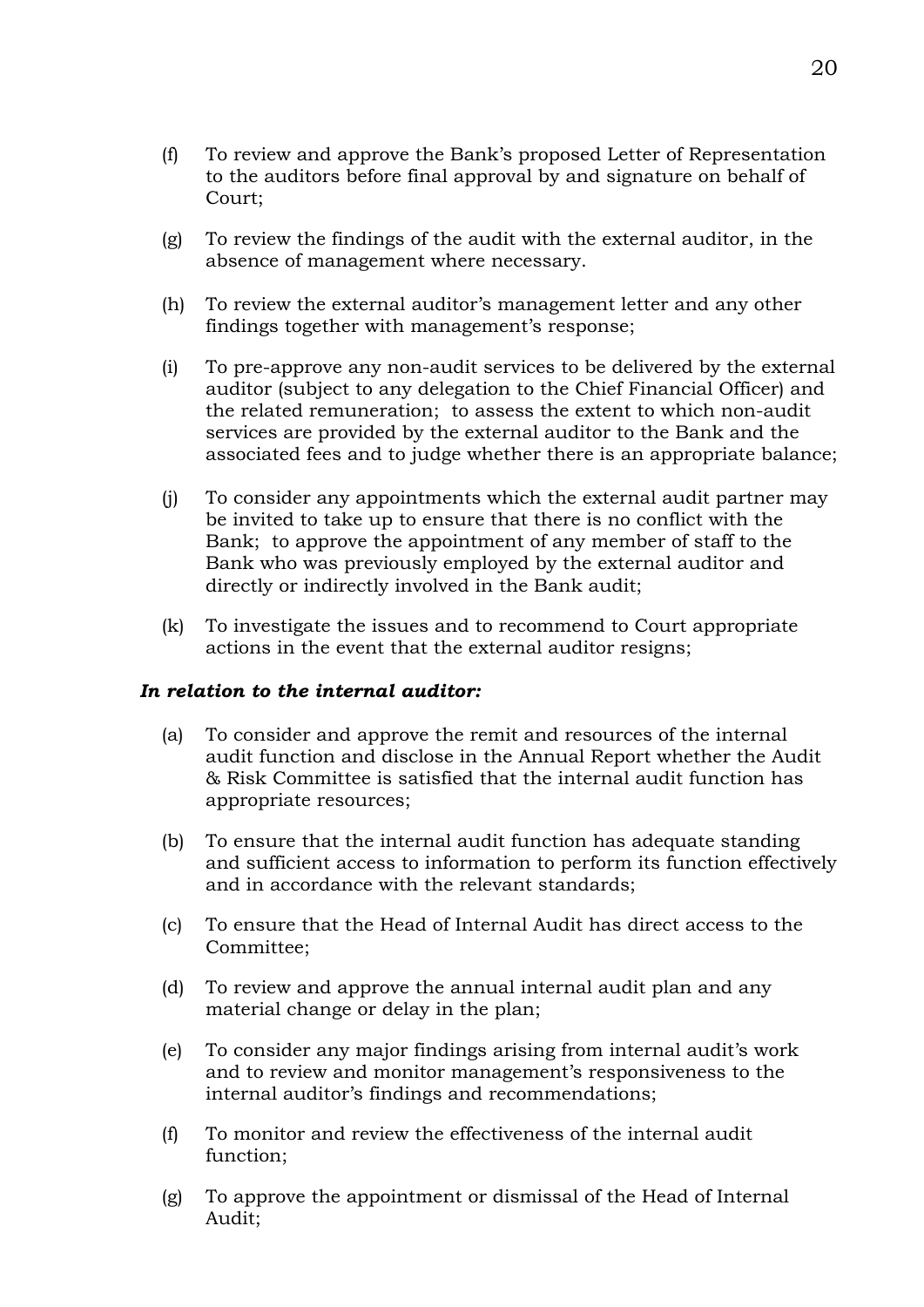- (h) The Head of Internal Audit is a direct report to the Chair of the Committee. In this regard, the Chair of the Committee is:
	- o accountable for setting the objectives and appraising the performance of the Head of Internal Audit taking account of the views of Executive Management; and
	- o responsible for recommending the remuneration of the Head of Internal Audit to the Remuneration Committee.

#### *In relation to the National Audit Office (NAO):*

- (a) To liaise with the NAO as auditor the Bank of England Asset Purchase Facility (BEAPF) and any other Bank subsidiaries indemnified by HM Treasury;
- (b) To monitor and implement the arrangements set up in relation to the NAO under S7ZA of the Bank of England Act 1998 (as amended by the Bank of England and Financial Services Act 2016), including those set out in the 2016 MoU between the NAO and the Bank and any successor document, and any Letter of Understanding relating to the NAO's audit functions.

### **7 Reporting procedures**

The Committee's recommendations shall be reported to Court by the Chair or in his/her absence by another Committee member at relevant meetings.

Except with the agreement of the Committee, all meetings of the Committee shall be minuted. The Committee shall produce an annual report for Court and shall report on its activities in the Bank's Annual Report and Accounts.

#### **8 Conflicts of interest**

If any Committee member has any direct or indirect interest (including any reasonably likely future interest) in any business of the Committee, the member must disclose that interest to the Committee, and the Committee must decide whether the member is to be permitted to participate in any proceedings in Committee regarding the matter, and if so to what extent and subject to what conditions

#### **9 Reviews of the Committee's terms of reference and effectiveness**

The Committee shall, on at least an annual basis, review its terms of reference and its own effectiveness, recommending any changes it considers necessary to Court for approval.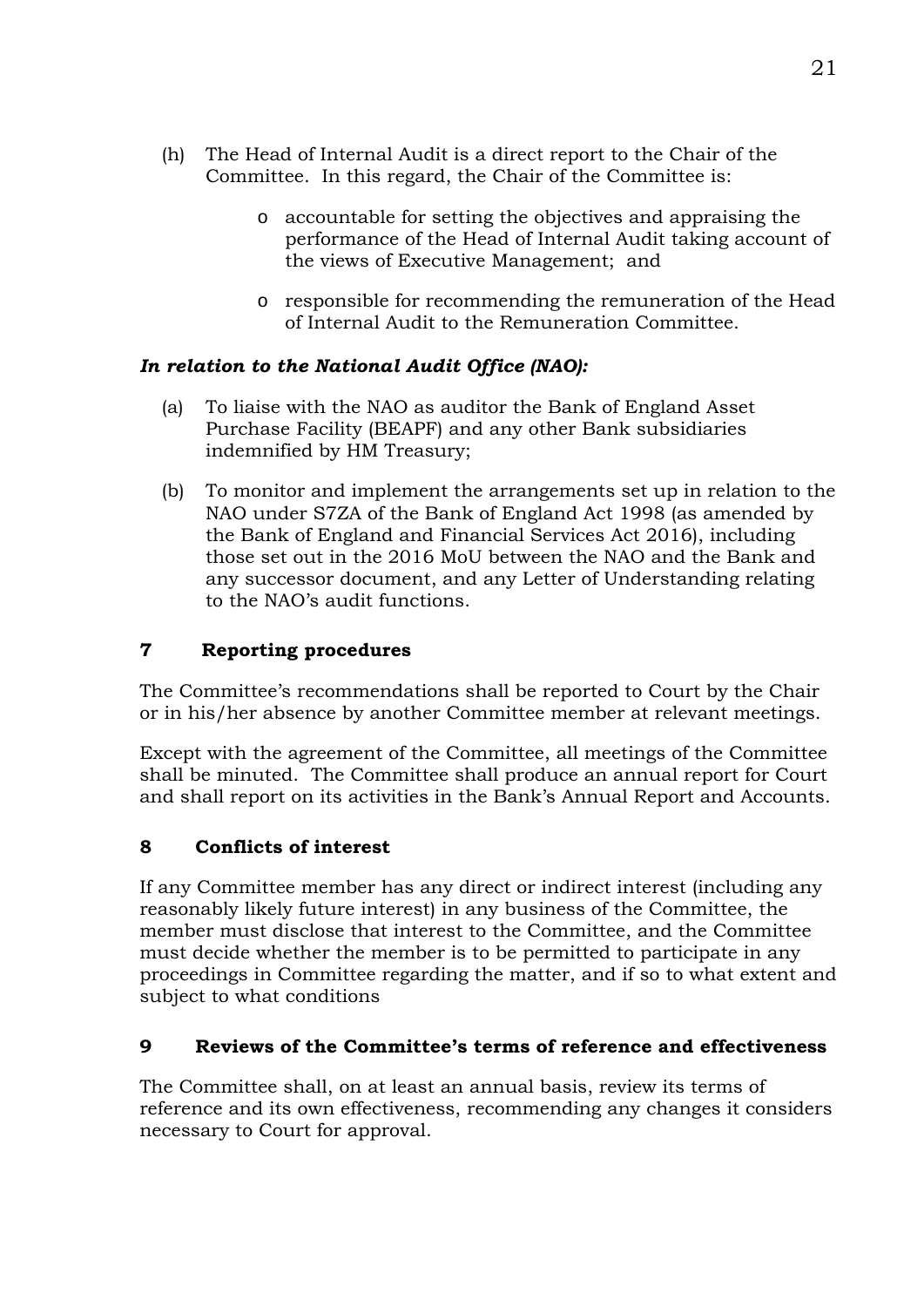## **Annex B**

#### **REMUNERATION COMMITTEE**

Court resolved on 26 May 2021 to delegate powers and responsibilities to the Remuneration Committee and to specify other terms of reference in the terms set out below in substitution for all former powers, responsibilities and terms of reference of the Committee.

### **1 Constitution**

A sub-committee of Court (to be known as the "Remuneration Committee") shall be created and constituted for the purposes set out below.

### **2 Responsibilities**

It is the Committee's responsibility to determine the remuneration of the Governor and Deputy Governors<sup>11</sup>.

The Committee determines all matters relating to the remuneration, including pension benefits, of the COO and the Executive Directors.

The other responsibilities of the Committee shall be to consider, and – as appropriate – to report its conclusions and recommendations to Court:

- (a) all matters relating to the remuneration of external members of the MPC appointed under section 13(2)(c) of the 1998 Act;
- (b) all matters relating to the remuneration of external members of the FPC appointed under section 9B of the 1998 Act;
- (c) all matters relating to the remuneration of external members of the PRC appointed under Section 30(2)(g) of the 1998 Act;
- (d) the efficacy and equity of employment grading and reward practices within the Bank, including pension benefits; any proposals to be made to Court that fall under Section 9 of "Matters Reserved to Court"12 and any other matters specifically referred to it by the Governor or by Court.
- (e) the terms of the Bank's redundancy scheme; and as part of that, the agreement of the Committee is required for any payment on leaving the Bank in excess of £95,000.

1

<sup>11 1998</sup> Act Schedule 1, para 14 (A1)

 $12$  "significant changes in the management structure of the Bank, the adoption of salary schemes for staff, and significant changes to personnel policy; significant changes in the Bank's pension and other staff benefits; and the agreement to contributions to the Bank's Pension Fund."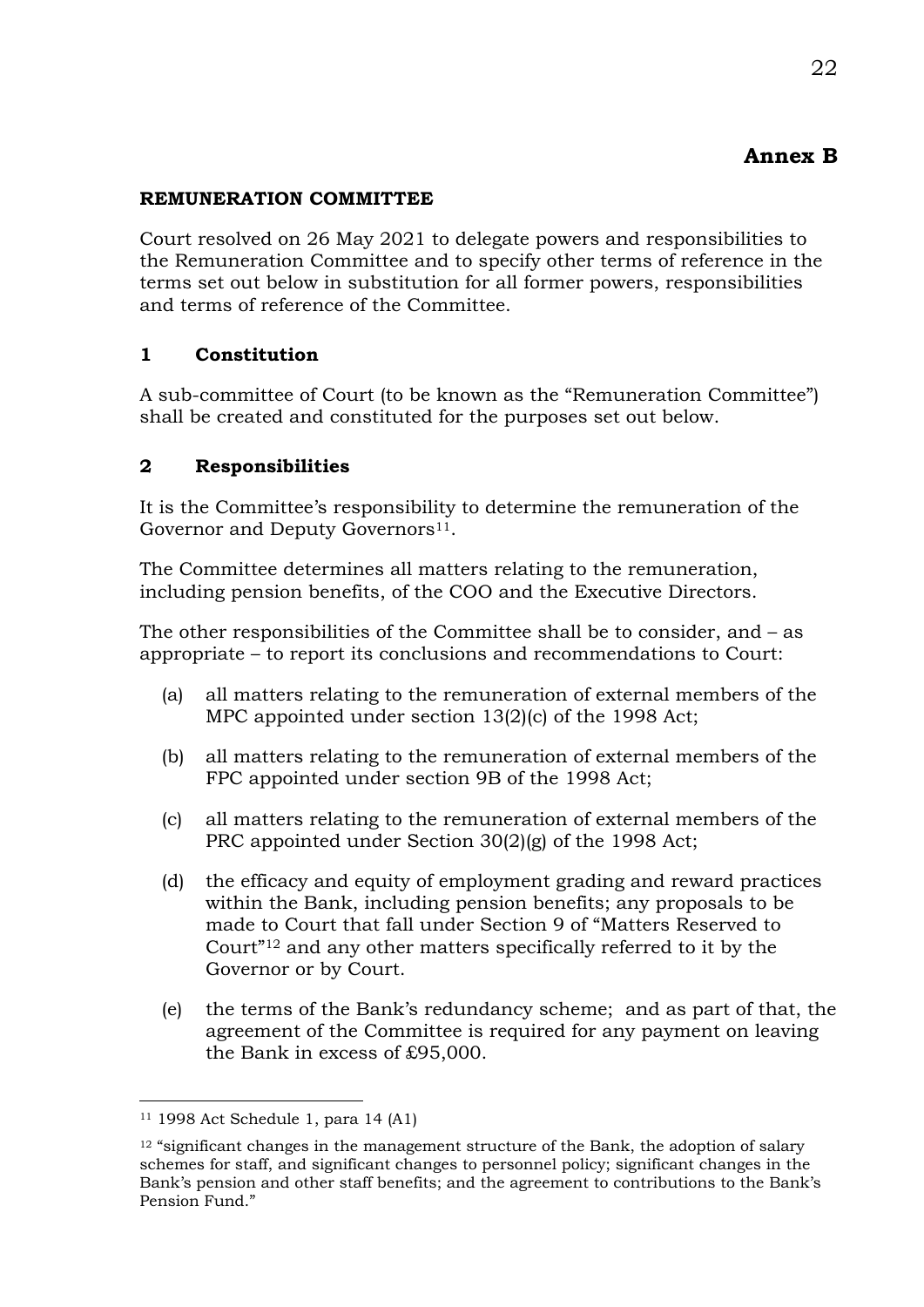(f) the Committee shall also approve in draft the remuneration report submitted to Court for inclusion in the Bank's Annual Report.

### **3 Membership**

The Committee shall comprise not less than four Non-executive Directors of Court. The Chair of Court (if not a member) shall be invited to attend all meetings. The Committee may invite other parties to attend meetings when appropriate.

### **4 Quorum**

Two or more members of the Committee shall constitute a quorum.

## **5 Meetings**

Meetings shall be held as required, but at least once a year.

A member who is not present at a meeting but is in communication with a meeting is to be treated as present at it.

The Secretary (or a Deputy) shall be present and take minutes of each meeting of the committee which shall be recorded in such manner as the Secretary may decide.

### **6 Chair**

Court shall appoint one of the members as Chair. If he/she is not present at a meeting for any reason the members present shall elect one of their number to chair the meeting.

## **7 Voting**

Each member present or treated as being present at the meeting shall have one vote and all matters shall be decided on a simple majority vote. In the event of a tie, the chair of the meeting shall have a second casting vote.

### **8 Reporting Procedures**

The Committee's recommendations shall be reported to Court by the Chair or, in his/her absence, by another Committee member at relevant meetings.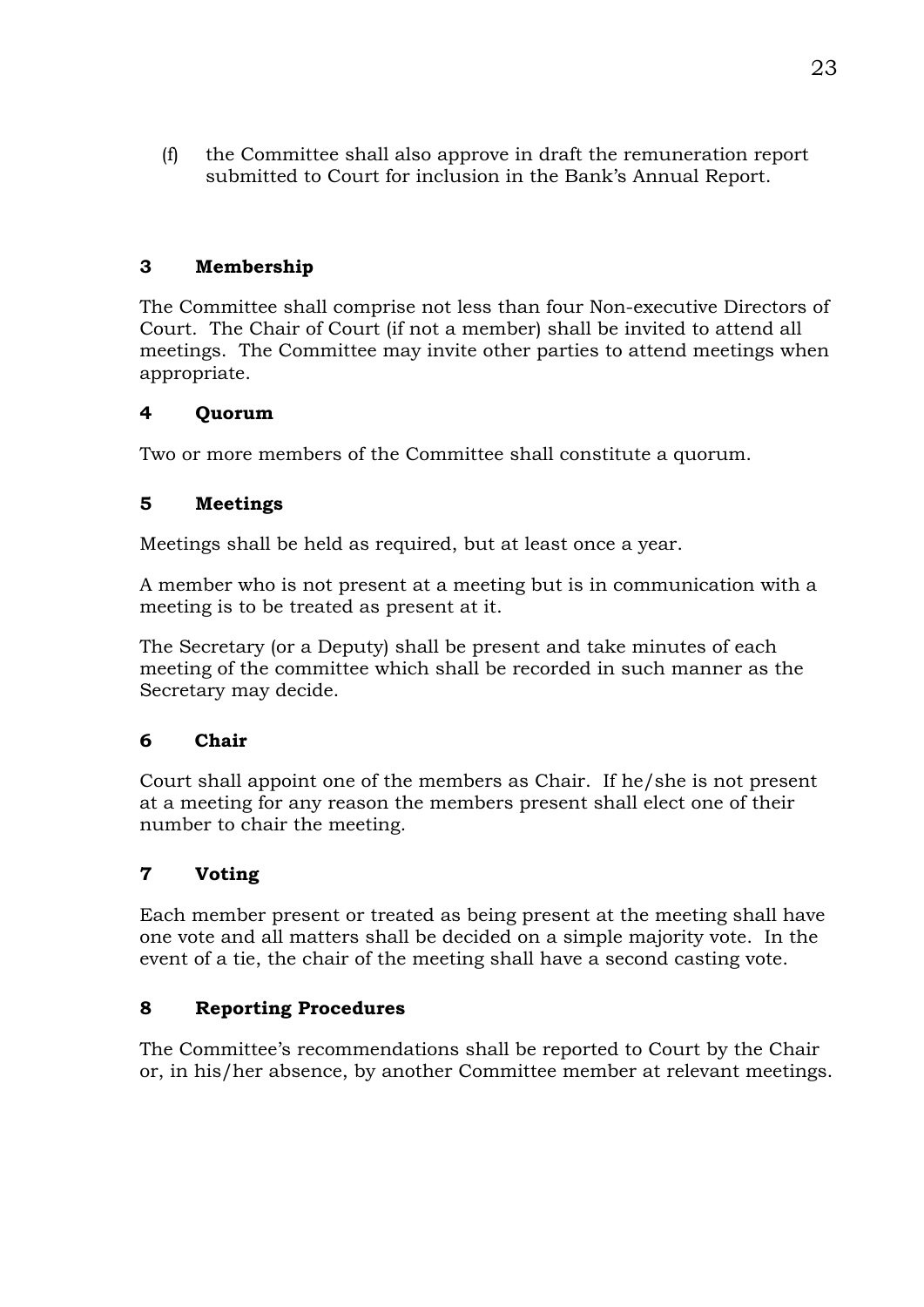# **Annex C**

### **NOMINATIONS COMMITTEE**

Court resolved on 2 December 2019 to delegate powers to the Nominations Committee, the constitution, membership, and responsibilities of which are as set out below.

### **1 Constitution**

A sub-committee of Court (to be known as the "Nominations Committee") shall be created and constituted for the purposes set out below.

## **2 Responsibilities**

The responsibilities of the Committee shall be to consider and as appropriate make recommendations to Court on:

- (a) the appointment of the Chief Operating Officer, the Secretary, and the Internal Auditor, the latter after taking due account of the recommendations of the Chair of the Audit and Risk Committee;
- (b) the removal from office of a member of Court (which requires the consent of the Chancellor of the Exchequer);
- (c) whether likely conflicts of interest are sufficiently severe to prevent a Member of Court continuing to serve as such;
- (d) nominations to HM Treasury of suitable candidates for appointment or re-appointment as Members of Court;
- (e) appointment of individuals to represent the Bank on the Board of the Corporate Trustees of the Staff Pension Fund and the appointment of the Chair of that Board;
- (f) any recommendations to be made to the Chancellor of the Exchequer as to who should chair meetings of Court in the absence of the Chair;
- (g) appointment to Court Committees;
- (h) succession plans prepared by the Bank with particular regard to those appointments for which Court approval is required (see above).

### **3 Membership**

The Committee shall comprise the Chair of Court and not less than two other Non-executive Directors. The Governor is entitled to attend all meetings. No Member of Court shall attend the Committee when matters for discussion relate to themselves.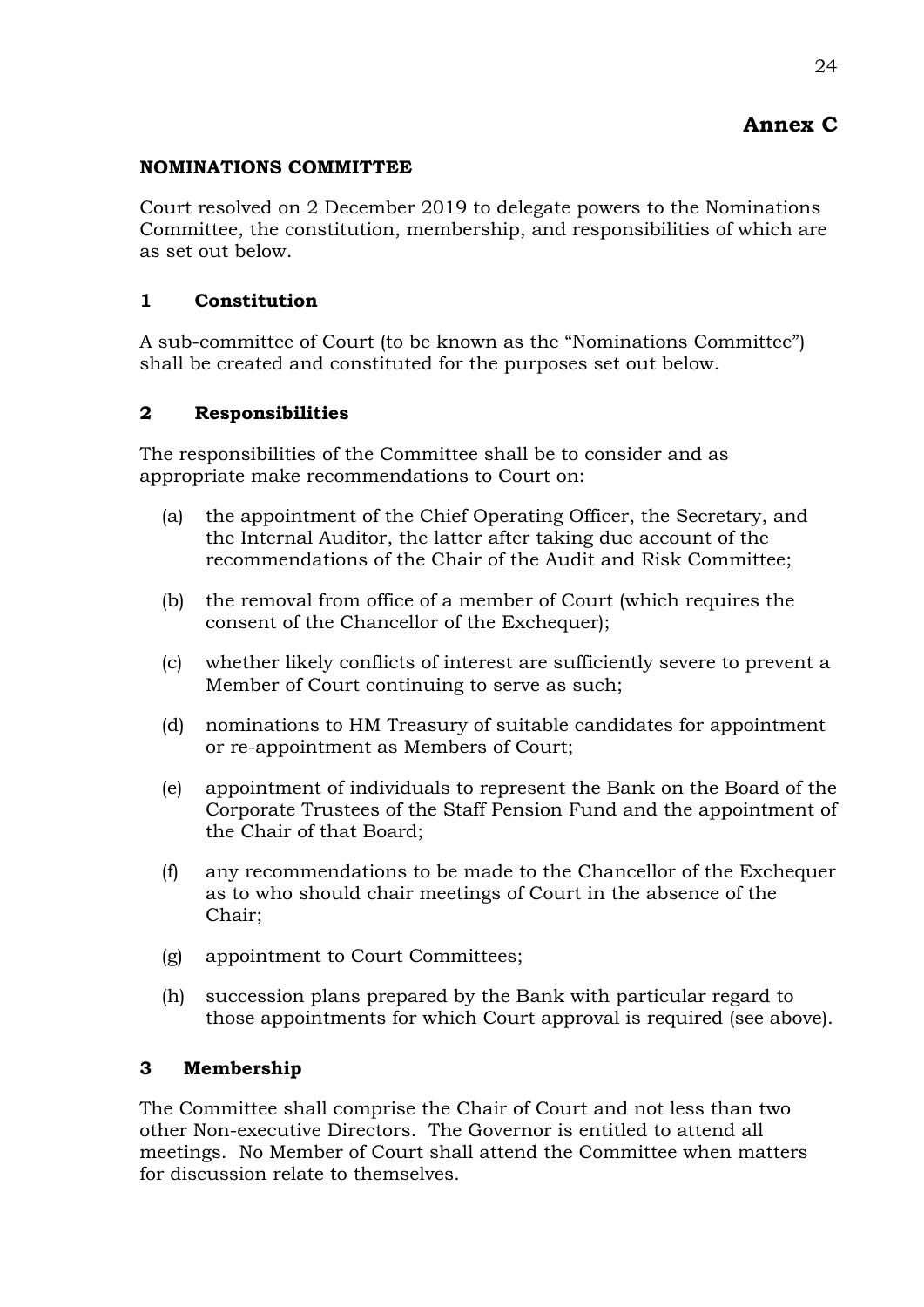### **4 Meetings**

Meetings shall be held as required but at least once a year. The Committee may invite other parties to attend when appropriate.

A member who is not present at a meeting but is in communication with a meeting is to be treated as present at it.

The Secretary (or a Deputy) shall be present and take minutes of each meeting of the Committee which shall be recorded in such manner as the Secretary may decide.

## **5 Quorum**

The quorum shall be two members present. A member who is not present at, but is in communication with a meeting is to be treated as present.

### **6 Chair**

The Chair of the Committee shall be the Chair of Court or in his/her absence a Non-executive Director selected from any of those present.

## **7 Voting**

Each member present or treated as being present at the meeting shall have one vote and all matters shall be decided on a simple majority vote. In the event of a tie, the Chair of the meeting shall have a second casting vote.

#### **8 Conflicts of interest**

If any member of the Committee has any direct or indirect interest (including any reasonably likely future interest) in any dealing or business which falls to be considered by the Committee he or she may be required to withdraw and be absent during the debate on any such dealing or business if the chair of the meeting decides that in the circumstances this is necessary or desirable.

### **9 Reporting Procedures**

The Committee's recommendations shall be reported to Court by the Chair or in his/her absence by another Committee Member.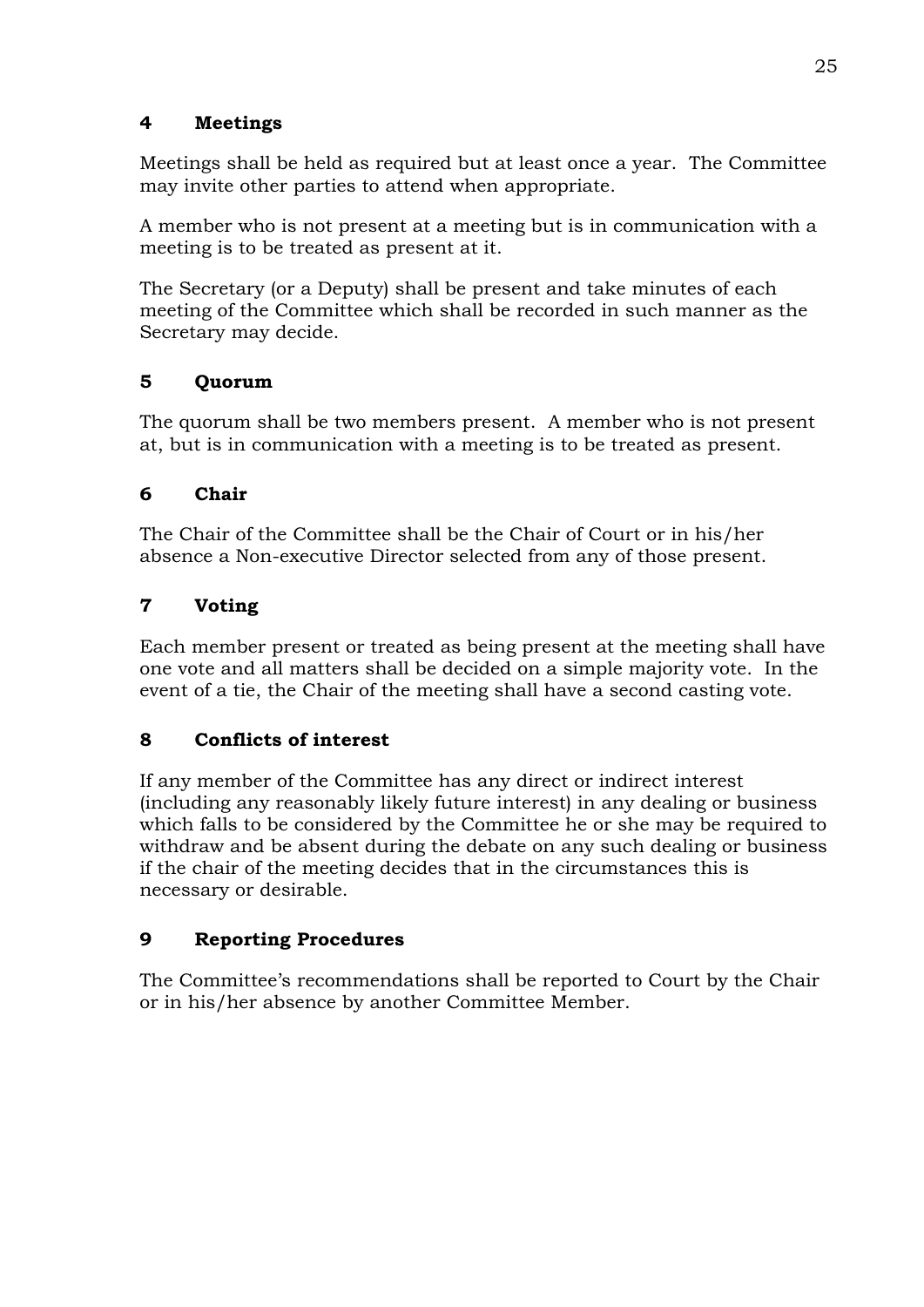## **ANNEX D**

### **TRANSACTIONS COMMITTEE**

Court resolved on 2 December 2019 to delegate powers and responsibilities to the Transactions Committee and to specify other terms of reference in the terms set out below.

### **1 Constitution**

A sub-committee of Court (to be known as the "Transactions Committee") is created and constituted for the purpose set out below.

### **2 Responsibilities**

To advise the Governor, where the Governor determines that it is not practical to consult Court or seek Court's approval, about any loan, commitment or other transaction which is not in the ordinary course of the Bank's business.

As part of these responsibilities, the Transactions Committee is to advise the Governor about the formation, acquisition or disposal of a subsidiary of the Bank and the appointment of directors or officers to any such subsidiary either in connection with the exercise of the Bank's powers and functions under Part 1 of the Banking Act 2009 or in connection with compliance by the Bank with any direction given to the Bank by HM Treasury under Part 4 of the Financial Services Act 2012.

#### **3 Membership**

The Committee shall comprise any two Non-executive Directors, one of whom must be the Chair of Court or a Non-executive Director designated by the Chair of Court.

### **4 Procedure**

The Governors shall be entitled to attend all meetings of the Transactions Committee.

A member who is not present at a meeting but is in communication with a meeting is to be treated as present at it.

Subject to the foregoing, the Committee shall determine its own procedure.

The Secretary (or a Deputy) shall be present and take minutes of each meeting of the committee which shall be recorded in such manner as the Secretary may decide.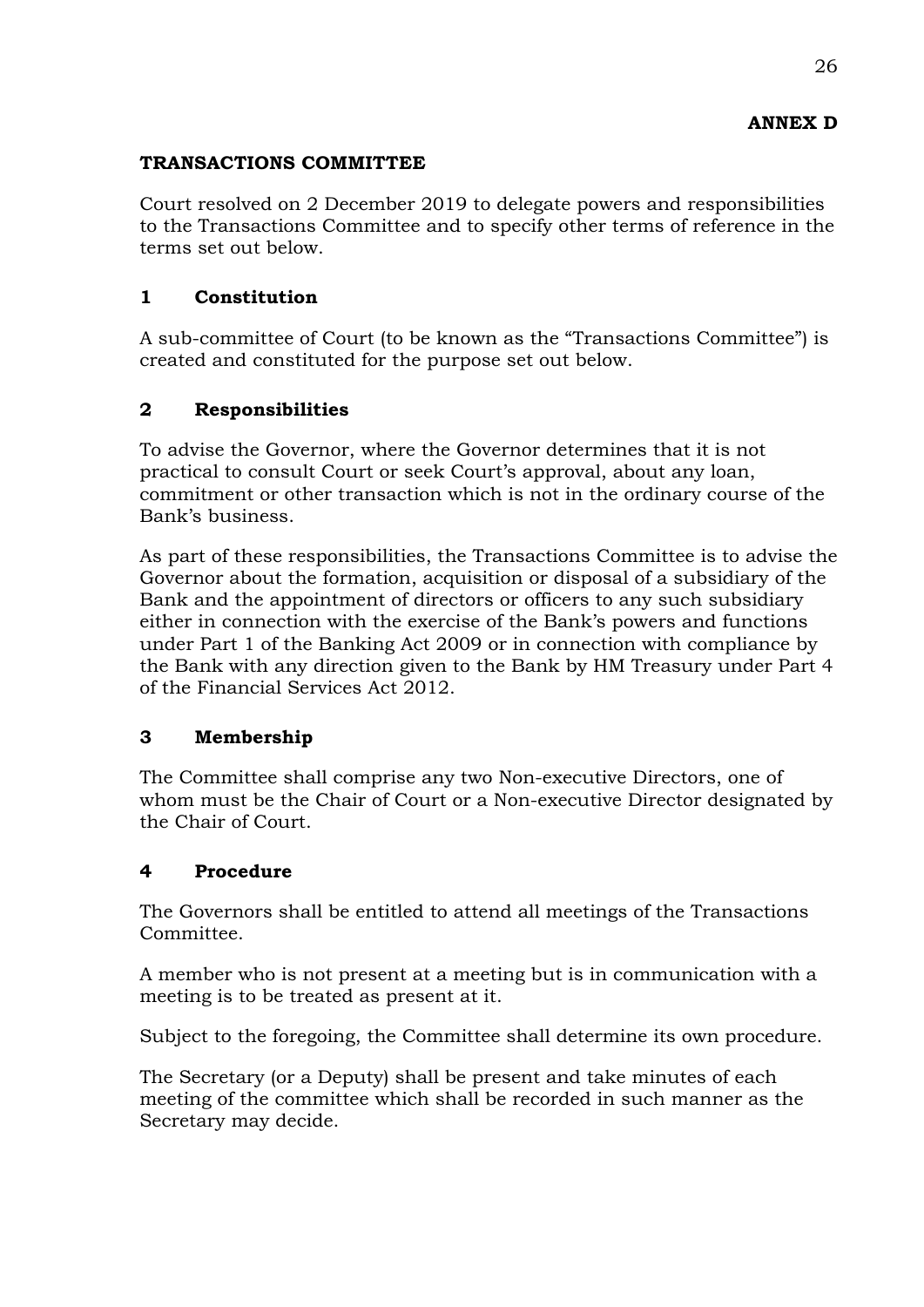### **5 Conflicts of interest**

If any member of the Committee has any direct or indirect interest (including any reasonably likely future interest) in any dealing or business which falls to be considered by the Committee he or she may be required to withdraw and be absent during the debate on any such dealing or business if the chair of the meeting decides that in the circumstances this is necessary or desirable.

### **6 Reporting Procedures**

The proceedings of the Committee must be reported to Court no later than the next scheduled meeting.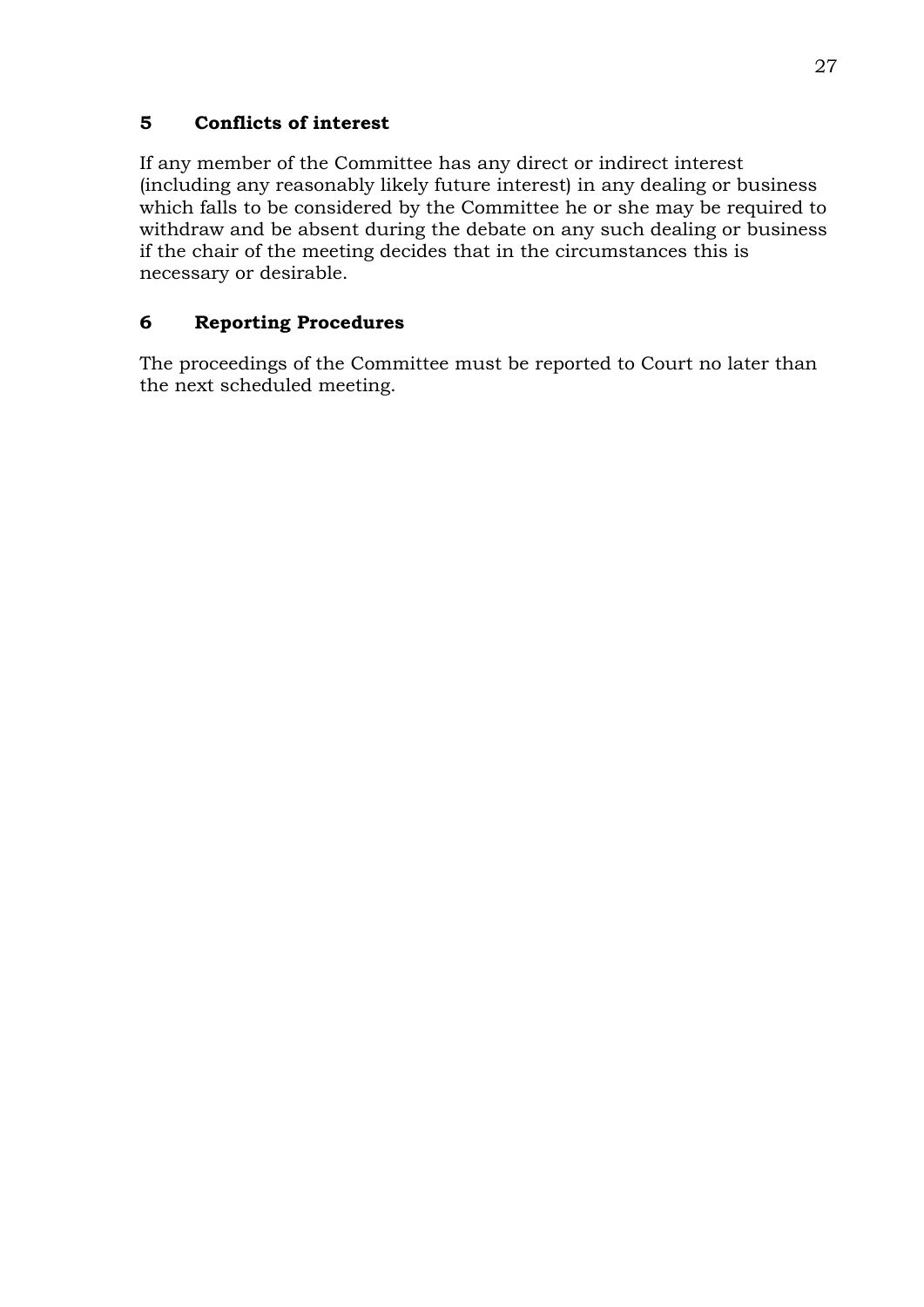28

#### **SEALING COMMITTEE**

Court resolved on 2 December 2019 to delegate powers and responsibilities to the Sealing Committee and to specify other terms of reference in the terms set out below in substitution for all former powers, responsibilities and terms of reference of the Committee.

#### **Constitution and Membership**

A sub-committee of Court (to be known as the Sealing Committee) be created and constituted for the purposes set out below.

#### **1 Responsibilities**

The Committee shall be empowered to make Orders for the affixing of the Seal of the Corporation of the Governor and Company of the Bank of England to any instrument requiring to be executed under seal which the Committee is satisfied should be so executed:

- (a) the affixing of the Seal shall be attested by the signature of:
	- any two Members of Court;
	- any Member of Court and any one of the Secretary, the Finance Director, the General Counsel, a Deputy Secretary, or the Manager of the Court Administration Section; or
	- any two of the Secretary, the Finance Director, the General Counsel, a Deputy Secretary and the Manager of the Court Administration Section
- (b) a record of all Orders of the Committee shall be kept in a book which shall be produced to Court at least twice yearly for inspection;
- (c) responsibility for the safe custody of the Bank's Seal is delegated to the Secretary of the Bank, who shall keep it in a secure place under lock and key.

#### **2 Membership**

Membership of the Sealing Committee shall comprise one or more Members of Court and any one of the Secretary, a Deputy Secretary, the Finance Director or the General Counsel.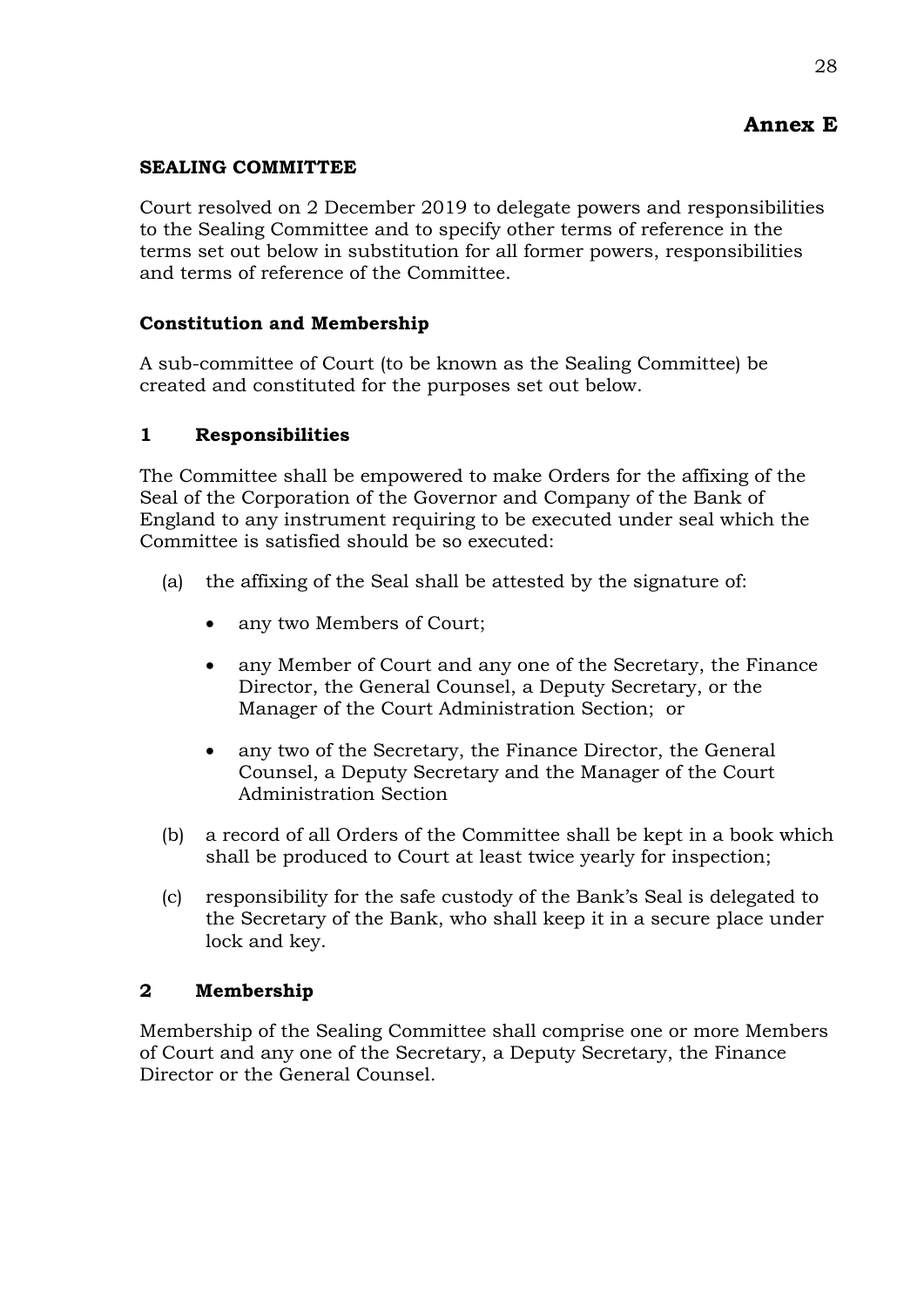# **Annex F**

#### **RTGS RENEWAL COMMITTEE**

Court resolved on 14 April 2021 to delegate powers and responsibilities to the RTGS Renewal Committee and to specify other Terms of Reference in the terms set out below.

### **1 Constitution**

A sub-committee of Court, to be known as the RTGS Renewal Committee ("the Committee"), is created and constituted for the purposes set out in these Terms of Reference.

### **2 Responsibilities**

The Committee will have responsibility for:

- (a) all matters, on behalf of Court, relating to the oversight of the RTGS Renewal Programme's ("the Programme") delivery, as a capital project in excess of £10mn which is reserved to Court under "Matters Reserved to Court";
- (b) decisions on the overall scope of the Programme;
- (c) decisions on the financial management of the Programme, including the authorisation of funds for specific phases of the Programme, within the overall budget set by Court and ensuring value for money at all levels of programme governance; and
- (d) decisions on the design and implementation of the procurement process for, and the appointment of, key suppliers for the RTGS Renewal Programme.

The Committee will report progress to Court on the Bank's delivery of the Programme.

The Committee will make recommendations to Court on the overall budget for the Programme.

The RTGS/CHAPS Board ("the Board"), as a committee of the Bank, has delegated authority from the Governor for strategic decisions for the management and operation of the RTGS system and the CHAPS system. It is also responsible for ensuring that the CHAPS system meets the supervisory responsibilities of a systemically important payment system, as supervised by the Bank's Financial Market Infrastructure Directorate. In the exercise of its responsibilities, the Committee will take into account the strategic decisions made by the Board, including the risk tolerance set for the RTGS system and the CHAPS system.

The Board has the right to escalate directly to Court any issue where it believes the Committee's proposals or decisions would negatively impact the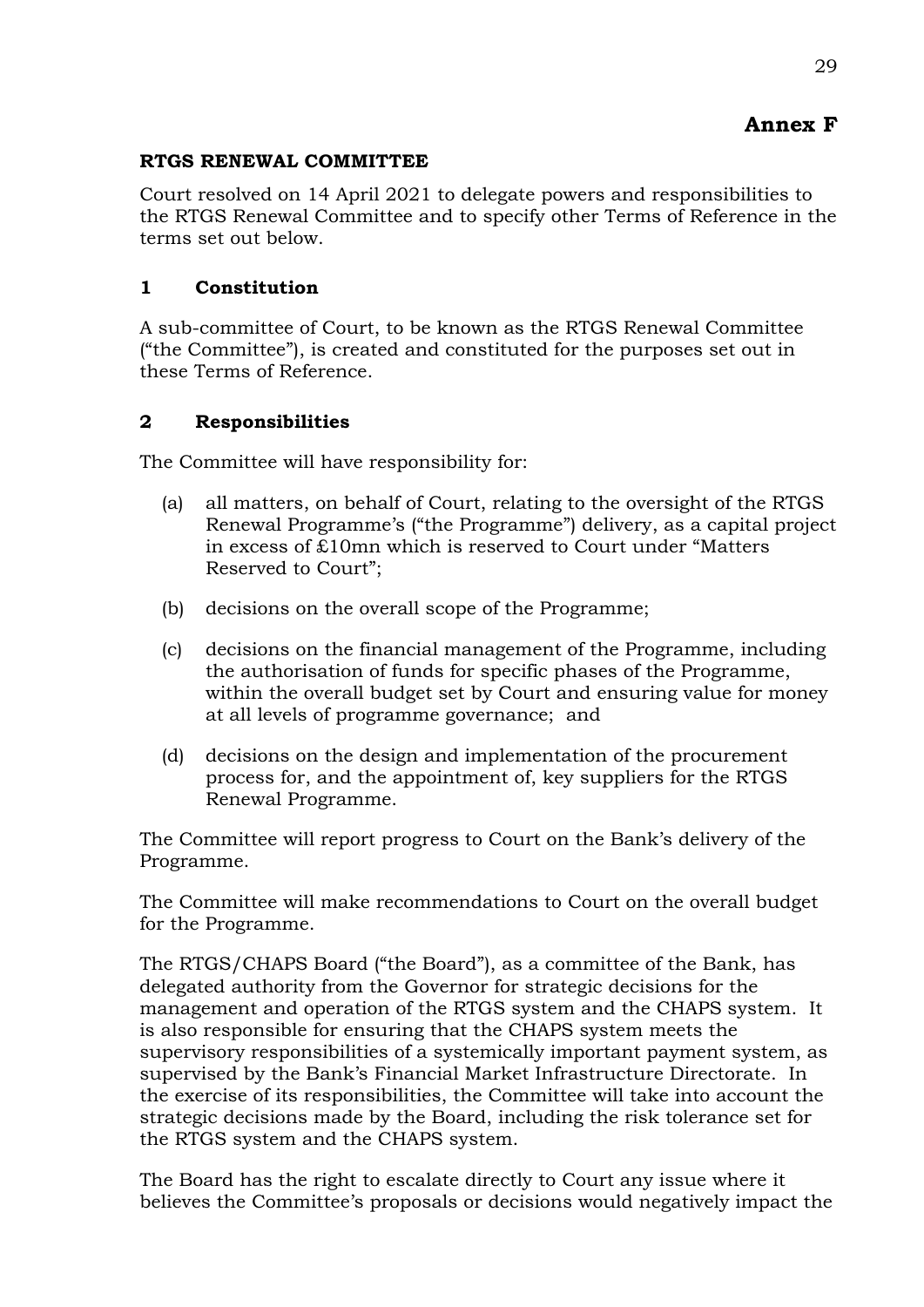Board's responsibilities, including for the end-to-end risk management of the CHAPS system.

The Committee will take, jointly with the Board, the final decision to go live with the implementation of, and transition to, the new RTGS system.

As part of its oversight of the Programme's delivery, the Committee will receive inputs from the RTGS/CHAPS Board's Risk Committee, which has a complementary role to the Bank's first and second line oversight of programme risks and will monitor the delivery risks of the Programme relevant to its objectives.

## **3 Membership**

The Committee shall comprise: two Court Non-Executive Directors (Court NEDs); Deputy Governor Markets Banking and Resolution (DGMB&R); Chief Operating Officer (COO); and two independent members of the RTGS/CHAPS Board (one of whom is Chair of the RTGS/CHAPS Board Risk Committee), as nominated by DGM&B.

## **4 Quorum**

The quorum shall be three members present, one of whom shall be DGM&B or the COO, one shall be a Court NED, and one shall be an independent member of the RTGS/CHAPS Board. A member who is not present at, but is in communication with a meeting is to be treated as present at it.

## **5 Meetings**

The Chair may summon a meeting at any time on giving such notice as in their judgement the circumstances may require.

## **6 Attendance at Meetings**

The following will attend and contribute to the Committee meetings, in nondecision-making capacity: Executive Director-Banking, Payments & Innovation; Executive Director-Chief Information Officer; Executive Director-Finance; CEO CHAPS; the Programme Director and a representative of Legal Directorate. Others may attend by invitation.

## **7 Chair**

The Chair of the Committee will be a Court NED. If the Chair is not present at any meeting for any reason, the deputy chair will be the other Court NED.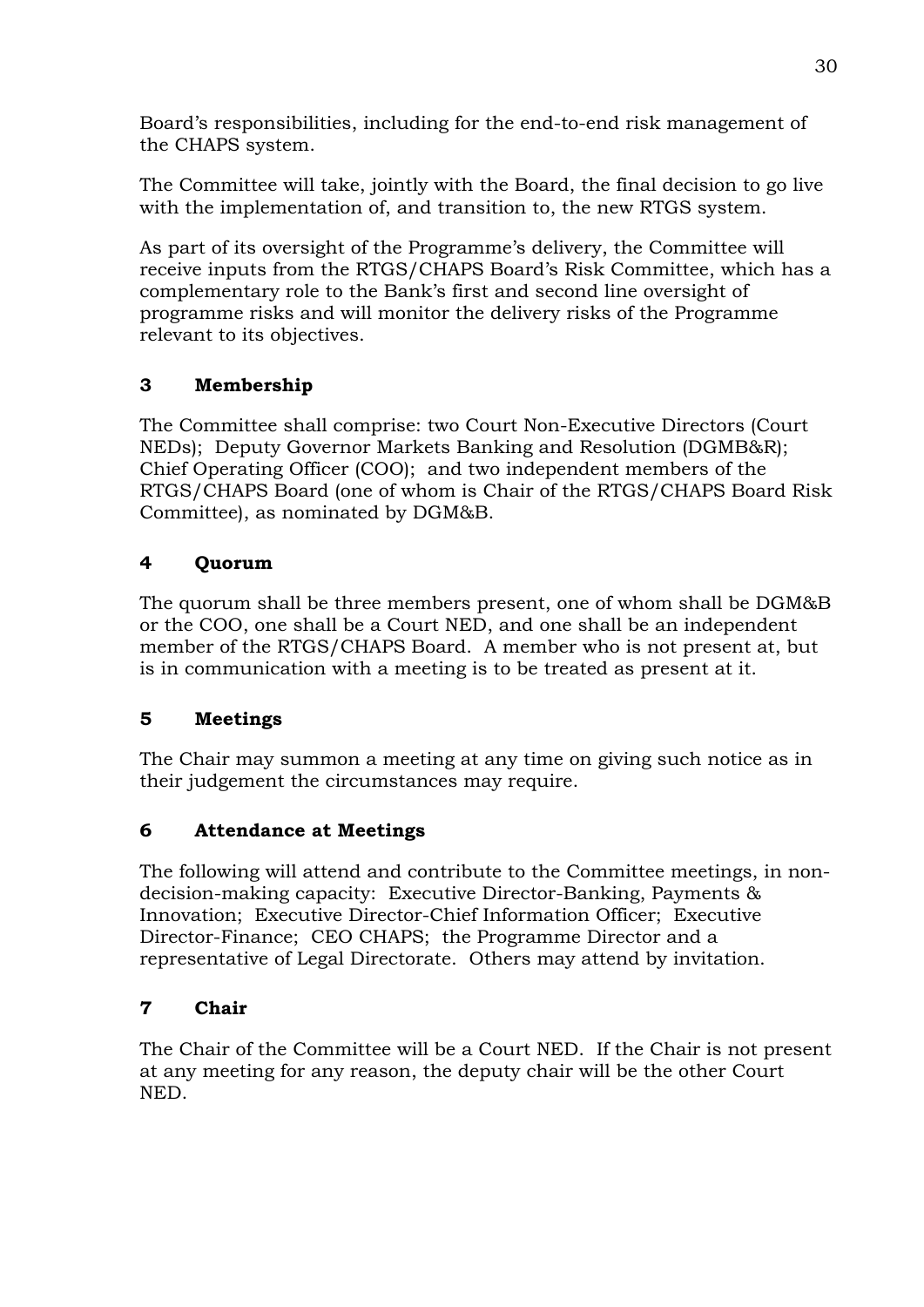### **8 Voting**

The person chairing the meeting must seek to secure that decisions of the Committee are reached by consensus wherever possible. Where that person forms the opinion that consensus cannot be reached, a decision is to be taken by a vote of all those members present at the meeting. If a vote is necessary, each member present or treated as being present at the meeting shall have one vote and all matters shall be decided on a simple majority vote. In the event of a tie, the Chair of the meeting shall have a second or casting vote.

## **9 Conflicts of Interest**

If any member of the Committee has any direct or indirect interest (including any reasonably likely future interest) in any dealing or business which falls to be considered by the Committee, he or she must disclose that interest to the Chair and may be required to withdraw and be absent during the debate on any such dealing or business if the Chair of the meeting decides that in the circumstances this is necessary or desirable.

## **10 Minutes**

The Secretary of the Bank or one of their Deputies shall be present and take minutes of each meeting of the Committee which shall be recorded in such manner as the Secretary may decide.

### **11 Reporting**

Following Committee meetings a report on its proceedings will be made to the next meeting of Court. DGMB&R will ensure a report on its proceedings is provided to the RTGS/CHAPS Board, which will also receive copies of the Committee's minutes.

### **12 Executive Reporting**

Ahead of each meeting, the Committee's agenda, papers and a short update on the Programme will be shared with the Governor, the Deputy Governors and the Chief Operating Officer. Their views on material issues will be incorporated in proposals taken to the Committee. After each meeting, and once approved by the Chair, a copy of the Committee's minutes will be circulated to the same group.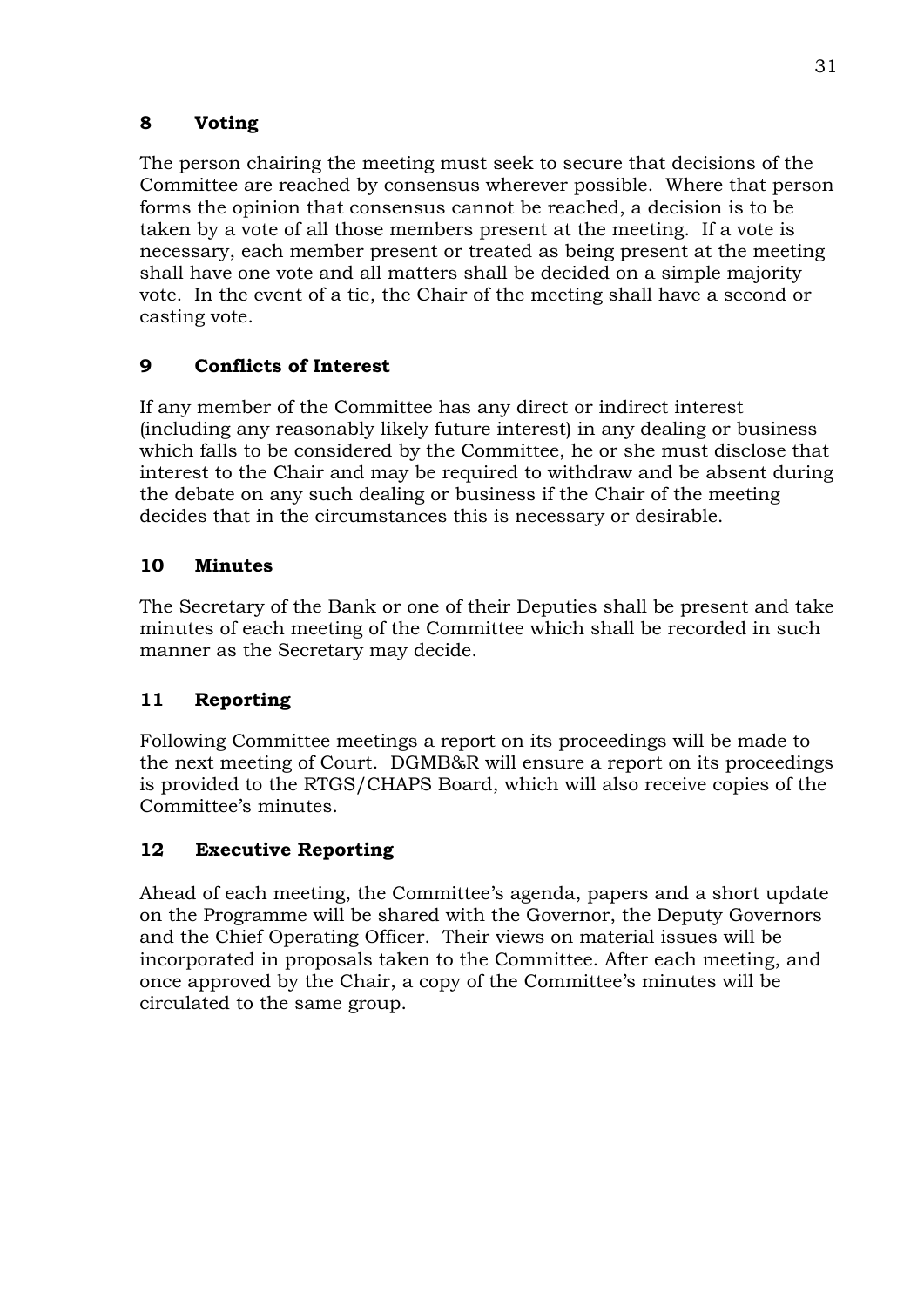# **Annex G**

### **BANK OF ENGLAND STAFF PENSION FUND THE TRUSTEE BOARD**

### **1 Constitution**

The Bank of England Staff Pension Fund (the Fund) is a defined benefit scheme established under trust and with a Corporate Trustee, Bank of England Pension Fund Trustees Ltd (the Trustee Company). Directors of the Trustee Company have the same responsibilities toward the Fund as they would have if they were individual trustees, and are referred to in this document as Trustees and collectively as the Trustee Board.

### **2 Membership**

Trustees may be appointed by the Bank as sponsoring employer, but at least one third of the Trustees must be member-nominated, selected in accordance with the provisions of S242 of the Pensions Act 2004.

### **3 Chair and Deputy Chair**

The Bank's Court of Directors appoints one of the Bank-appointed Trustees as Chair of the Trustee Board. The Trustee Board may appoint a Deputy Chair to act in the Chair's absence. In the absence of both Chair and Deputy Chair the Trustees may select one of their number to Chair a meeting.

#### **4 Meetings**

Meetings shall be held as required but at least four times a year.

### **5 Procedure at meetings**

The Trustee Board may determine its own quorum, and has determined that the quorum is three members to include at least one member-nominated Trustee.

A Trustee joining a meeting by telephone shall be treated as being present. The Secretary or a Deputy shall be present and take minutes at each meeting, which shall be recorded in such manner as the Secretary may decide.

Each member present at a meeting shall have one vote and all matters are to be decided on a simple majority vote. In the event of a tie the chair of the meeting shall have a second casting vote.

### **6 Sub-Committees**

The Trustees may appoint sub-committees to help the Trustee Board to discharge its responsibilities.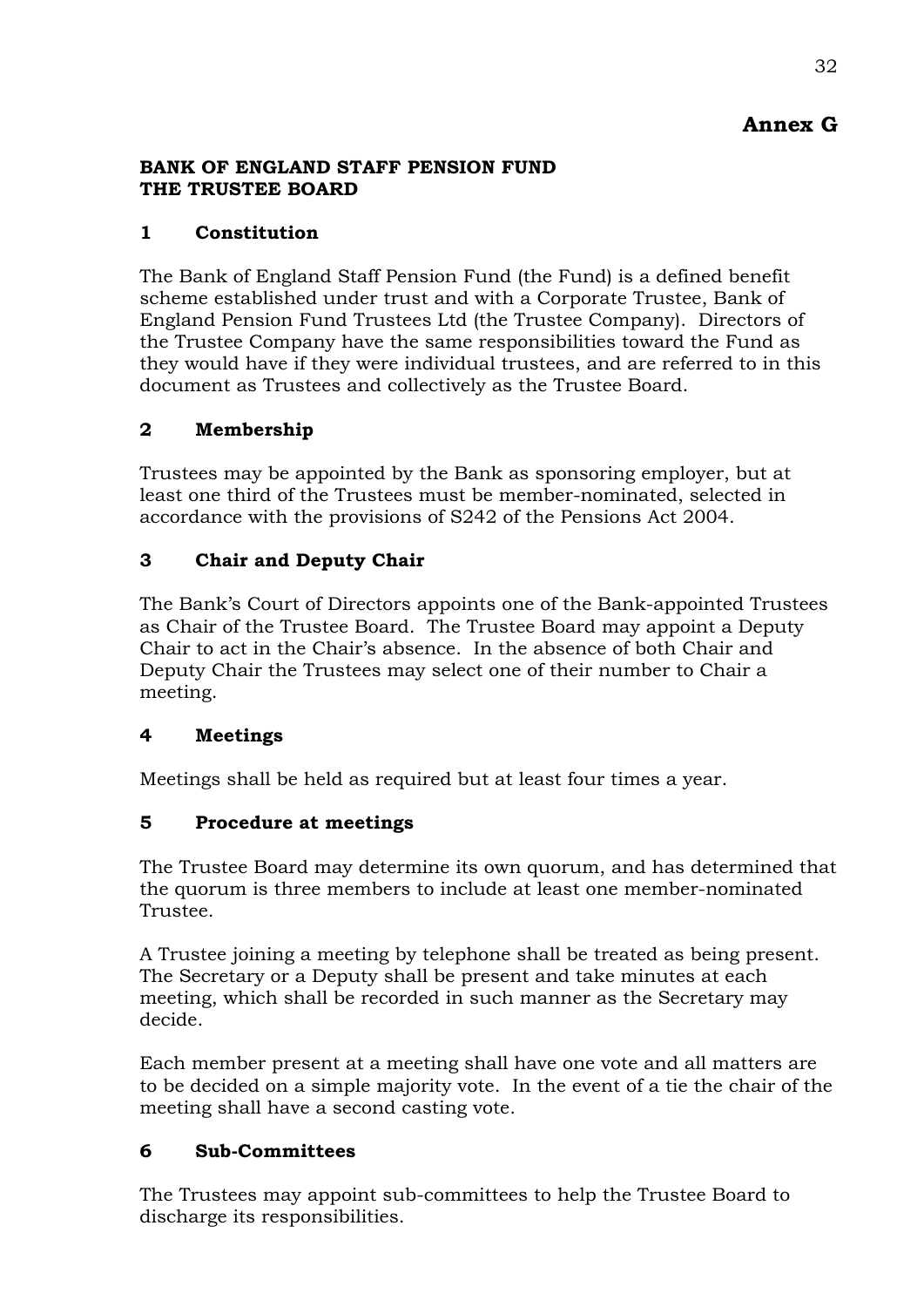Two such sub-committees have been formed – the Investment Sub-Committee and the Administration & Governance Sub-Committee.

### **7 Responsibilities of Trustees**

Trustees must act within the framework of the law – both the general law of trusts and specific law applying to pension schemes, including the 1995 and 2004 Pensions Act. These are supported by guidance and codes of practice issued by the Pensions Regulator.

The main responsibilities of the Trustees are

- To act in accordance with the Trust Deed and Rules of the Fund.
- To act prudently, impartially and honestly in the best interests of all scheme beneficiaries – active members, pensioner members, deferred members and contingent members – and subject to that, of the employer.
- To appoint a Secretary, suitable professional advisers, custodians and operational contractors, and to keep their performance under annual review
- To ensure that accurate records are maintained of all members and to meet the Pension Regulator's standards for data compliance
- To ensure that benefits are paid in accordance with the Fund's Rules when due with appropriate accounting to HMRC for tax liabilities
- To ensure that all Fund levies are paid and all annual returns (Pensions Regulator and Companies House) within the stipulated deadlines
- To formulate and implement an appropriate investment strategy for the Fund's assets, in consultation with the Bank as principal employer
- To ensure that full and proper accounts are prepared, audited and approved within the statutory time frames

### **8 Conflicts of Interest**

If any member has any direct or indirect interest in a matter to be discussed or decided by the Trustee Board they must declare it and if the chair of the meeting thinks it desirable they should withdraw from the meeting.